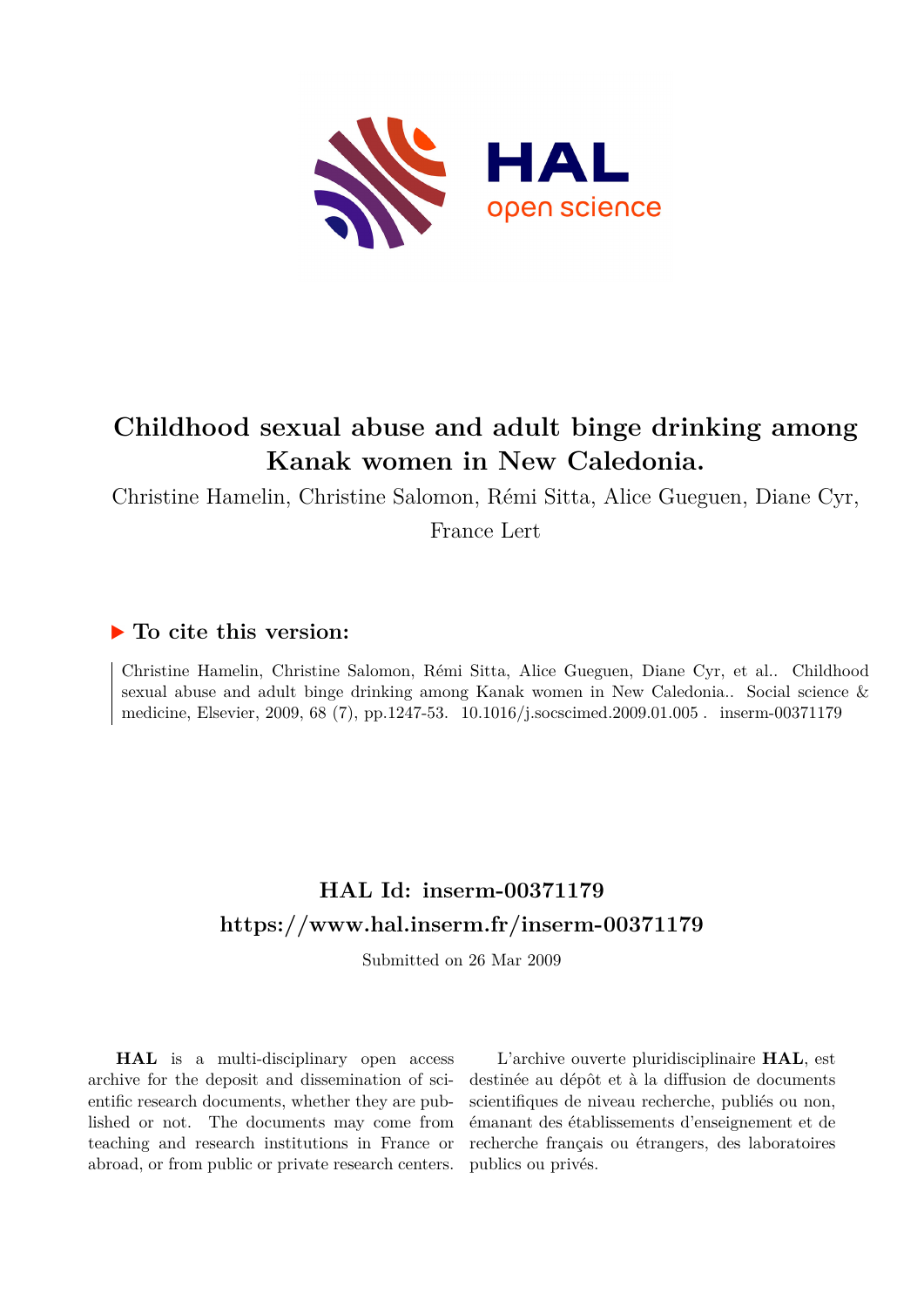# Childhood sexual abuse and adult binge drinking among Kanak women in New **Caledonia**

Christine Hamelin, Christine Salomon, Rémi Sitta. Alice Guéguen, Diane Cyr, France Lert Inserm (National Institute of Health and Medical Research), Unit 687, Villejuif, France e-mail address corresponding author: Christine.hamelin@inserm.fr

## Abstract

The long term consequences of violence against women are poorly documented within the context of political domination, economic inequalities and rapid social change of indigenous communities. Using data from the first population study on violence against women and their consequences on health in New Caledonia, this article investigates the association between childhood sexual abuse and binge drinking among adult Kanak women. Face-to-face standardised interviews were conducted in 2002-2003, among women aged 18-54 years drawn from the electoral rolls ( $n =$ 441). Childhood sexual abuse before 15 years of age was reported by 11.6% of respondents. Nearly all the perpetrators  $(96%)$  were known to the victims  $(63%$  being a close relative). The rate of frequent binge drinking within the last 12 months was 34%. After controlling for social and demographic factors an independent association was found between childhood sexual abuse and binge drinking (OR  $= 1.95, 95\%$  CI: 1.02-3.74). This study is the first to analyse the contribution of childhood sexual abuse to the likelihood of later heavy alcohol use in an indigenous population in the South Pacific. The findings call for improving and giving priority to care for children who are victims of violence to prevent long-term consequences and to develop prevention programs aimed at alcohol-related behaviour in women, while taking into account simultaneous individual and collective factors.

### **Introduction**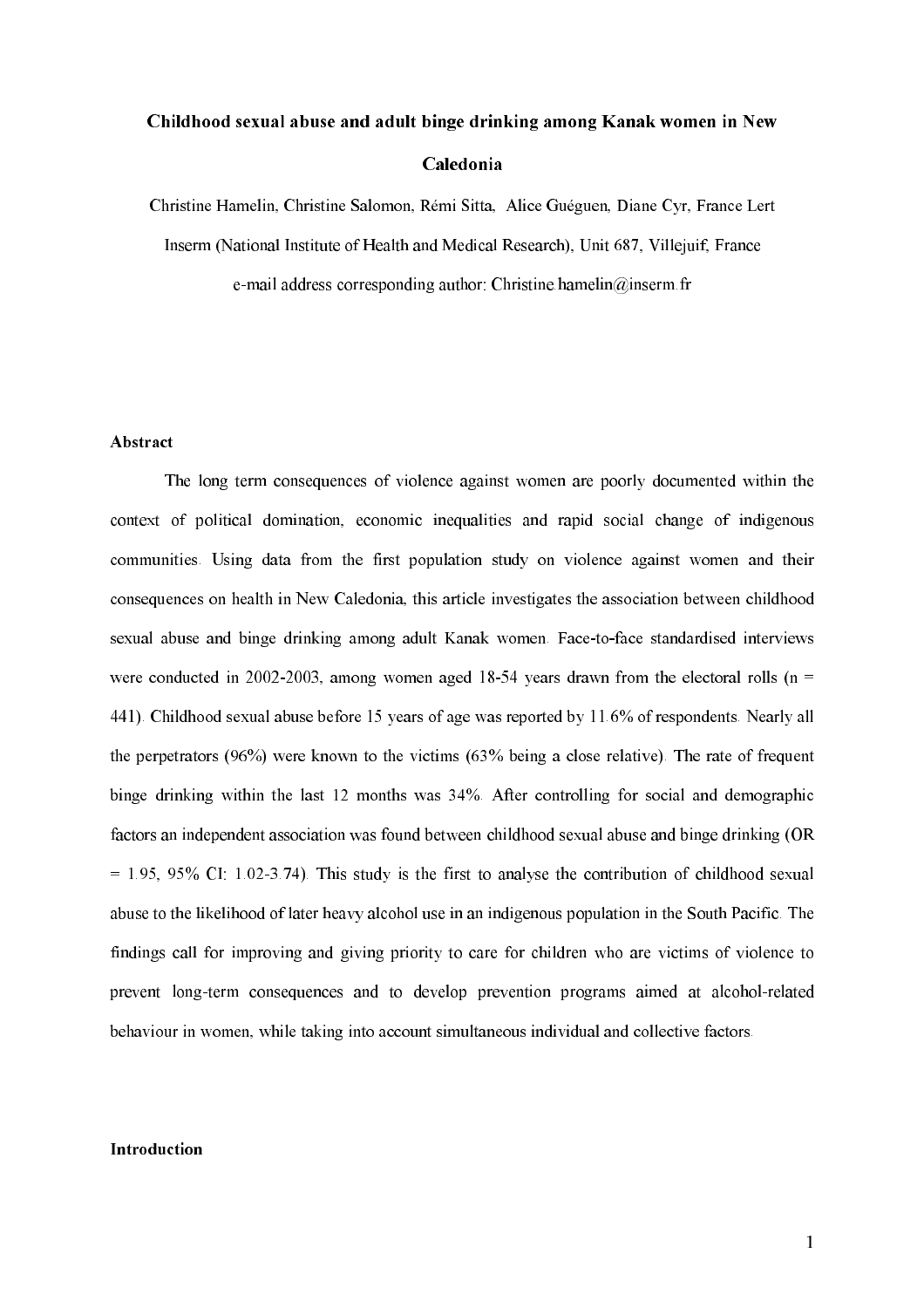In the countries of the Pacific, studies on violence against women report high rates of childhood sexual abuse against girls, especially in indigenous communities (Anderson & Wild, 2007; Australian Bureau of Statistics, 2006; Fanslow, Robinson, Crengle, & Perese, 2007; Stanley, Kovacs, Tomison, & Cripps, 2002). The consequences of such violence for adult women, which are well documented in industrialised countries, remain to be understood within the specific context of political domination, economic inequalities, and rapid social change of these indigenous communities. Using data from a study on violence against women in New Caledonia (southwestern Pacific), this paper focuses on the association between early sexual violence and adult heavy alcohol use in indigenous Kanak women.

Heavy alcohol use is a common feature of many indigenous communities, although the severity of the problem varies within as well as between groups (Kunitz, 2006). Among Kanaks in New Caledonia, until recently, male drunkenness was accepted, and aggressive or transgressive behaviour when drunk was excused as a state of temporary dementia (Salomon, 2000a). Although female alcohol abuse remains socially stigmatised, recent ethnographic observations show that drunkenness has become more common and more visible among young Kanak women during festivities (Bensa & Salomon, 2003). Actually, the number of female arrests for drunkenness in public places has increased: from January to June 2003, the proportion of women in jail registers of the central police station in Nouméa reached 8% for the first time, a marked increase over previous years (Direction des Affaires Sanitaires et Sociales, 2003). Similar to Australia's Aboriginal population (Saggers & Gray, 1998; Shore & Spicer, 2004) and to Maoris of New Zealand (Huakau, Asiasiga, Ford, Pledger, Casswell, Suaalii-Sauni et al., 2005), in the Kanak community of New Caledonia, alcohol is consumed occasionally and in large quantities, leading to intoxication. Overall, there are numerous binge drinkers, a small proportion of moderate drinkers and a large proportion of abstainers. The rate of drinkers doubles during the weekend, and the quantity of alcohol consumed quadruples. Among weekend drinkers, who account for 21% of all drinkers and who are characterised by 'binge' consumption of large quantities of alcohol, the Kanaks appear to be over-represented (Institut Louis Harris, 2003).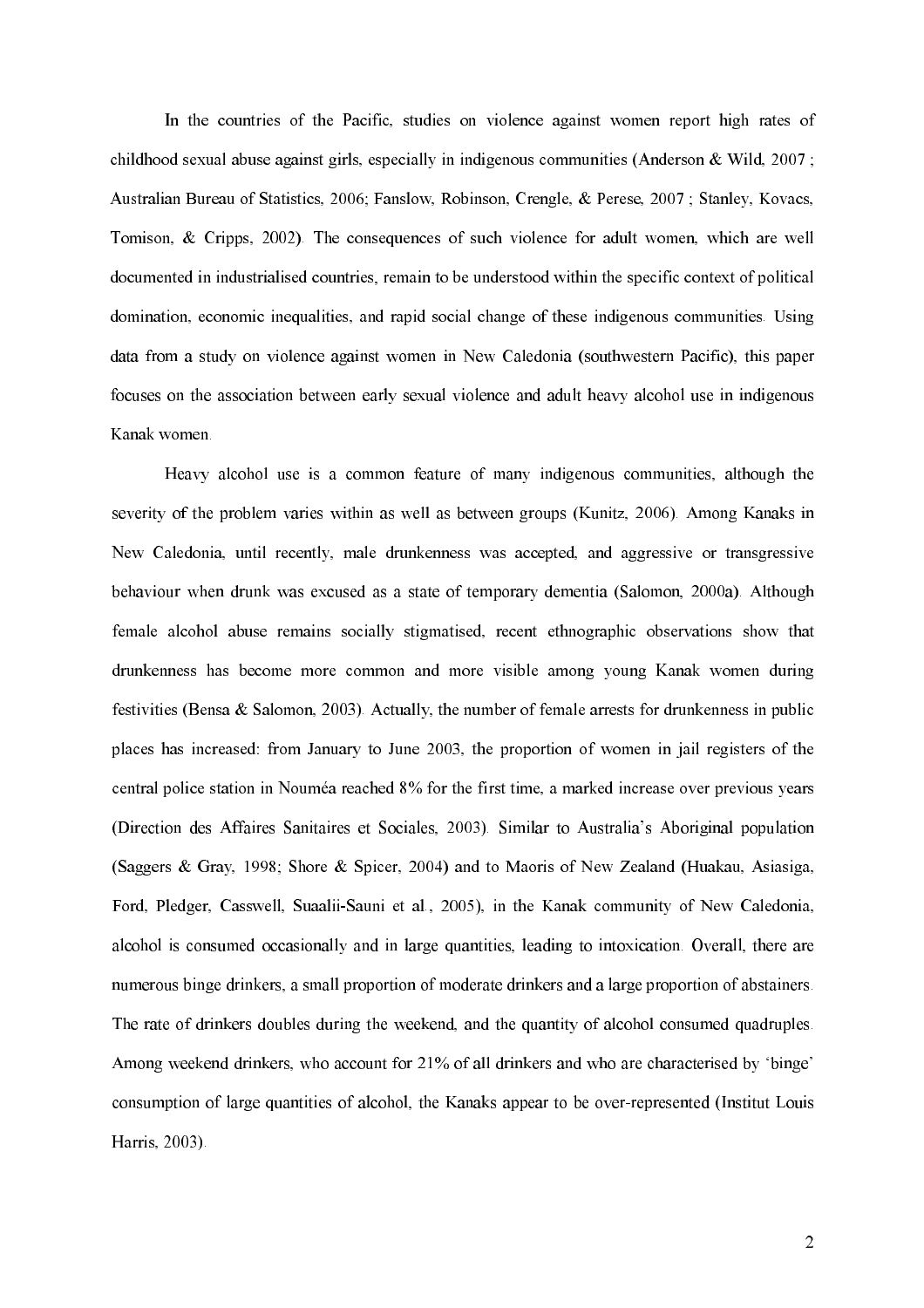In the past 20 years, a growing body of literature has focused on the association between female alcohol abuse and the experience of violence. Several studies show the role of sexual abuse during childhood in future alcohol abuse (Bensley, Eenwyk, & Simmons, 2000; Dube, Anda, Felitti, Edwards, & Croft, 2002; Jasinski, Williams, & Siegel, 2000). Although the pathways underlying this association remain incompletely understood, these findings are consistent with the theory that a personal history of sexual abuse at a young age is associated with subsequent drinking problems, at least in women; studies of men are fewer, and their findings less convergent (Langeland & Hartgers, 1998; Simpson & Miller, 2002). Little research has addressed this association in indigenous communities, and current findings are not consistent. Whereas some studies revealed no association between sexual abuse and indicators of excessive alcohol use in adulthood (Kunitz, Levy, McCloskey, & Gabriel, 1998; Libby, Orton, Novins, Spicer, Buchwald, Beals et al., 2004), others do document a significant association, suggesting that childhood sexual abuse increases the likelihood of alcohol misuse in adulthood (Koss, Yuan, Dightman, Prince, Polacca, Sanderson et al., 2003; Robin, Chester, Rasmussen, Jaranson, & Goldman, 1997).

Interpersonal and gender violence is a matter of concern in the Kanak community. Kanak women are exposed to high levels of violence, especially sexual violence: 14% report sexual violence from their intimate partner within the last 12 months, compared to 2.6% in other groups living in New Caledonia. Among Kanak women aged 18 to 24 years, 12% report a sexual assault from an acquaintance (other than an intimate partner), while the proportion is 5.2% among non-Kanak women (Salomon & Hamelin, 2008). Few quantitative data are available regarding childhood sexual abuse, and none of them refer to ethnicity. Among men sentenced to jail, 15.9% were sentenced for violence against adults or minors, and 39% were sentenced for rape or other forms of sexual assault (Guillonneau & Kensey 1999). In 2002, in a total population of 200 000, 200 sexual assaults and rapes of minors were reported to law enforcement officials (Les Nouvelles Calédoniennes July1, 2003). The same year, two-thirds of the victims seeking help from "SOS Sexual Violence," an association that helps victims of violence, were minors (Les Nouvelles Calédoniennes July 1, 2003).

An analysis of the association between violence and alcohol can not be performed without considering the social context, which is known to be determinant in levels and patterns of alcohol use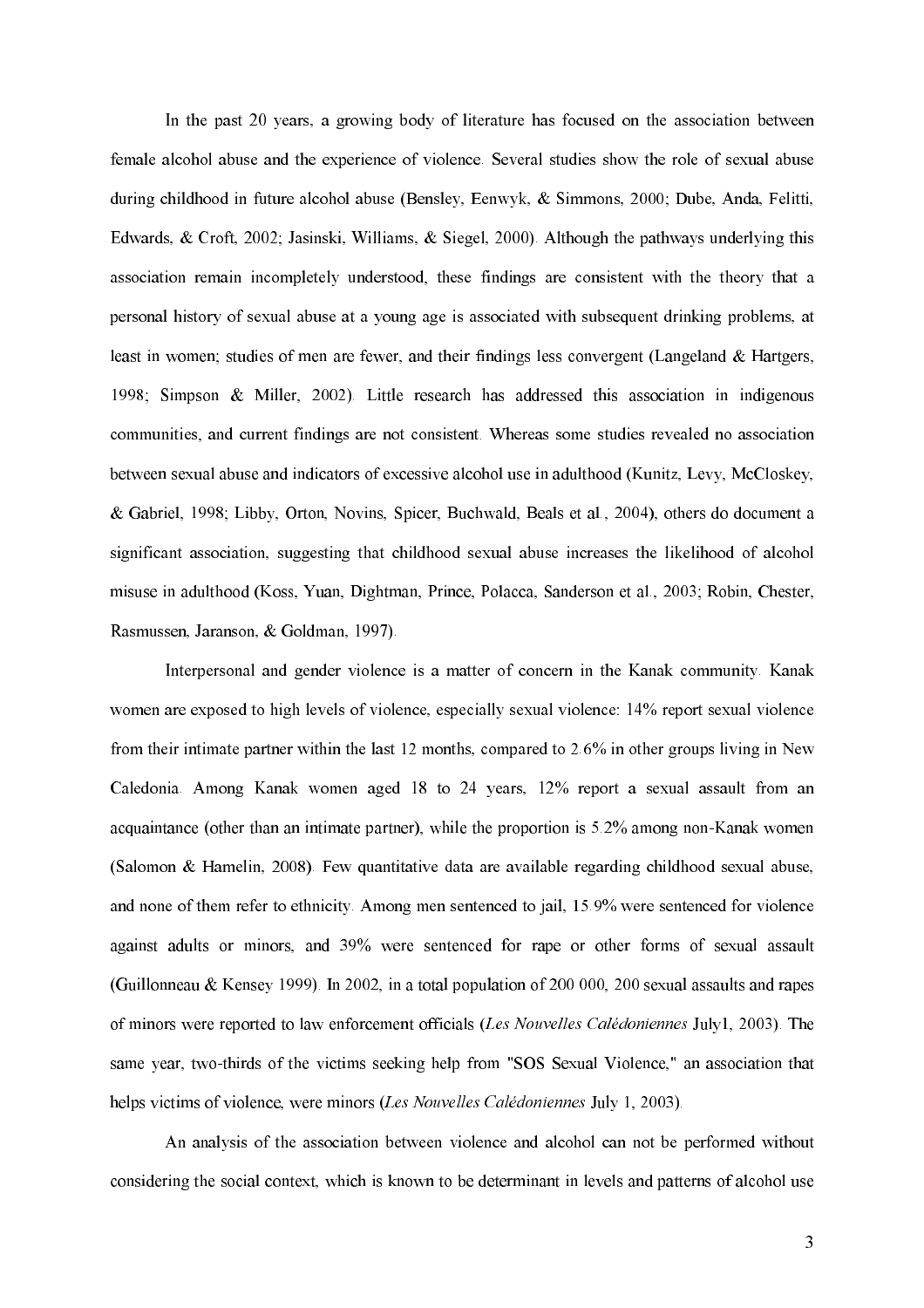(Day & Homish, 2002; Kunitz, 2006). Although New Caledonia has long been a French settlement colony, the Kanaks have remained the dominant population group: 44% of the 230 000 inhabitants of the Caledonian Archipelago are Kanak, 34% are European, 12% are Polynesian, 5% are Asian and 5% are Other (Institut Territorial de la Statistique et des Etudes Economiques, 2001). But, like indigenous people in Australia, New Zealand, Canada and the United States, they have experienced colonial land conquest, massive conversion to Christianity, limitation of their rights, forced relocation and mandatory work for settlers (Merle, 1995; Naepels & Salomon, 2007). Political domination, persistent economic inequalities, institutionalised racism, and difficulties in coping with rapid social and cultural change may explain the high level of alcohol abuse in the Kanak community as in other indigenous communities (Beauvais, 1998; Brady, 2000; Brady & Palmer, 1984; Caetano, Clark, & Tam, 1998; Roy, 2005).

Today, however, the Kanak community appears more and more socially differentiated. In the 1980s, nationalist rebellion for independence forced political concessions from France. In addition to political arrangements, the agreements signed between the French Government and independent parties promoted better access to education and employment for the Kanaks (Matignon Accord, 1989; Nouméa Accord, 1998). Subsequent changes have not been sufficient to rectify huge inequalities related to colonisation, but the Kanak community has become more socially and culturally heterogeneous. Although the Kanaks continue to live mostly in the rural areas of the Loyalty Islands and on the main island, more Kanaks are now living in Greater Nouméa, the only real urban zone (Hamelin, 2000). Disparity in economic resources between rural and urban populations has been increasing since the nickel boom between 1972 and 1986 leading to the development of paid work and a general monetisation of subsistence (Bensa & Freyss, 1994; Diama, 1999). As well, women have joined the labour market, mostly as low grade employees (cleaning staff, domestic work, low grade civil servants), and, in rural areas, they participate in the informal economy mainly the sale of agricultural products. Despite enduring inequalities, the level of education is increasing among the new Kanak generations, and it has contributed to the progressive emergence of a Kanak urban middle class (Hamelin & Wittersheim, 2002).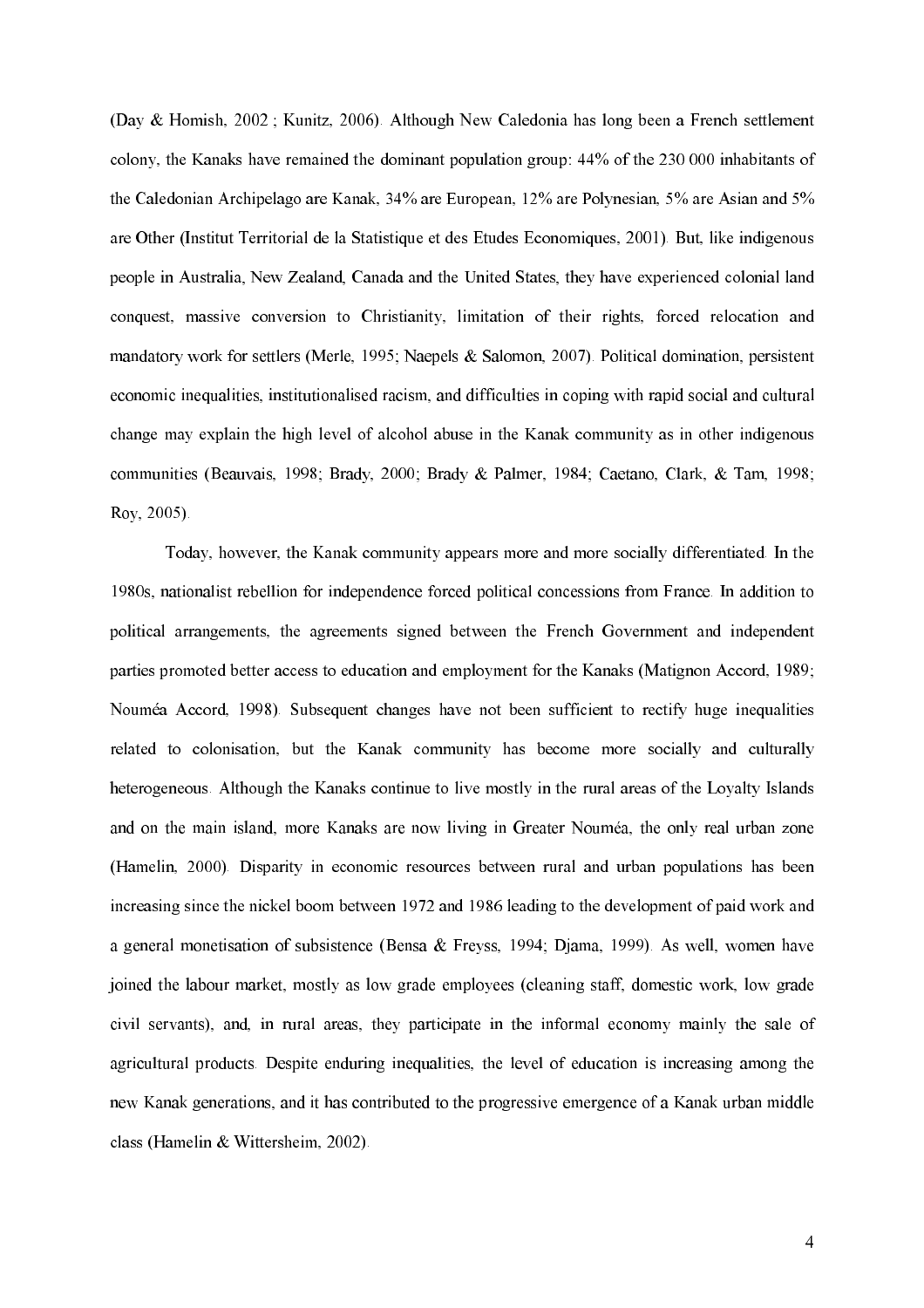In the last 20 years, the religious divide inherited from massive forced conversion to Christianity by Catholic or Protestant missionaries during the first half of the 20th century (Naepels  $\&$ Salomon, 2007), has been made more complex by successful proselytising by new Christian churches (Jehovah's Witnesses, Pentecostals, Seventh-day Adventists). Along with population mixing, mainly in Greater Nouméa, these changes question ancient intergenerational and gender norms. Community and family-based forms of solidarity, male domination and gender-based division of tasks and activities now co-exist with more individualistic behaviour and a claim for gender and age equality. The preference expressed by young Kanak women for single life rather than for marriage is an example of this trend (Salomon, 1998).

Such an important and rapid social change may influence Kanak women's alcohol consumption. Social and demographics characteristics, including age, marital status, peer sociability, education and income level have been described as risk factors for women's binge drinking in industrialised countries (Day & Homish, 2002; Karlamangla, Zhou, Reuben, Greendale, & Moor, 2006; Kuntsche, Rehm, & Gmel, 2004) and in indigenous communities (Ames & Rebhun, 1996; Collins & McNair, 2002). Studies among American indigenous communities indicate that community affiliation (either measured by place of residence or cultural identification) can be also associated with alcohol abuse (Kunitz, Gabriel, Levy, Henderson, Lampert, McCloskey et al., 1999; May & Gossage, 2001). Although research findings in this area are heterogeneous and vary across countries, they highlight the importance of social characteristics in predicting alcohol use. Using data from the first population study on violence against women and their consequences on health in New Caledonia, this paper focuses on the contribution of childhood sexual abuse to binge drinking among Kanak women. The present analysis takes into account demographic and social factors.

### **Methods**

#### Participants/Sample

We used data from a general population survey conducted in New Caledonia from November 2002 to August 2003, among women aged 18-54. The sample was drawn from the electoral rolls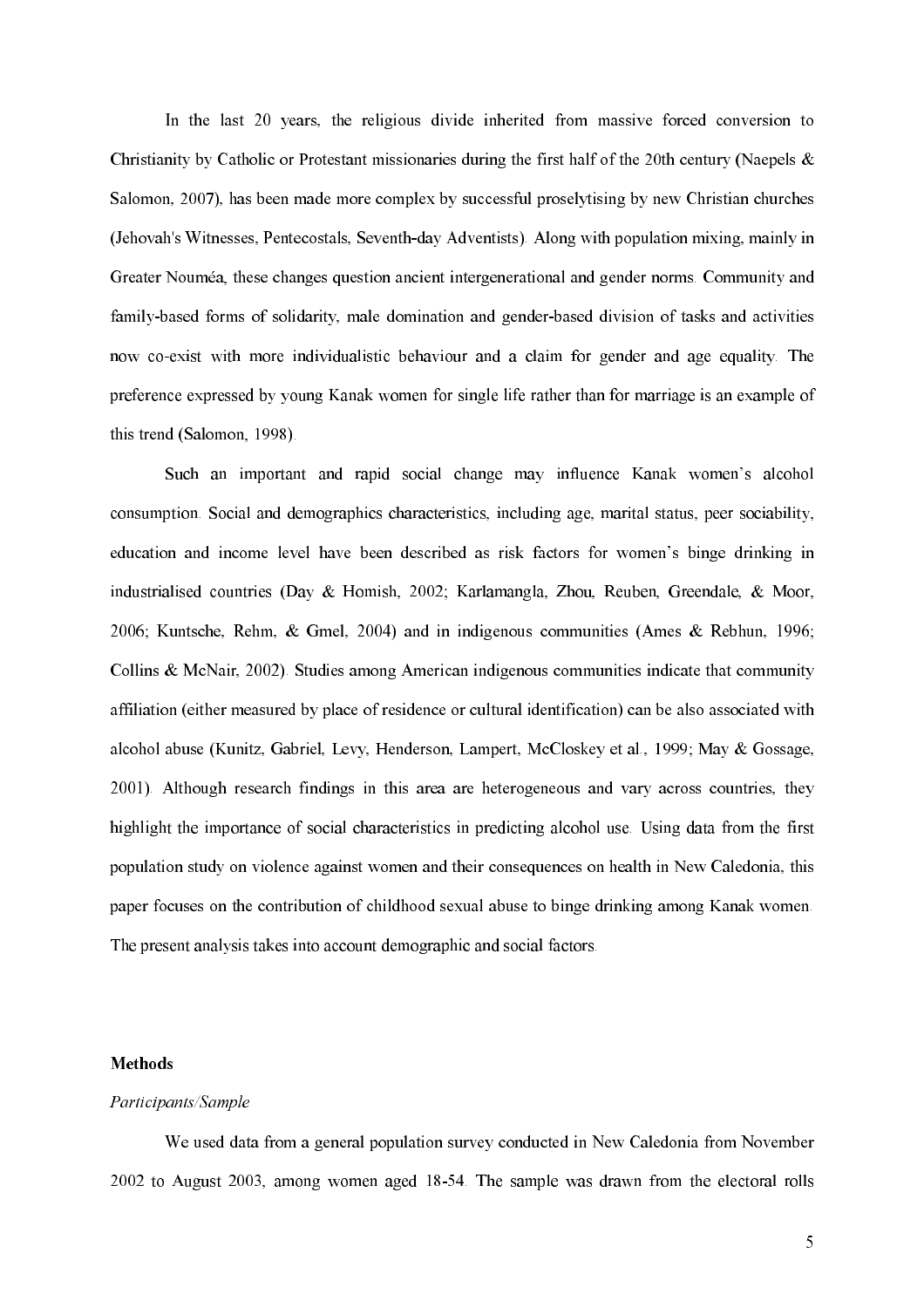where most New Caledonian women are registered (88.2% in 2002 for this age group) due to the political issues associated with self-determination. Sampling from electoral rolls is stratified by age to better reflect the age structure of the New Caledonian population. The sampling method resulted in all subjects having an equal weight of 1. To be sure that we questioned around 1,000 participants, we drew an age-stratified sample of 4,000 women at random. These 4,000 subjects served as a pool from which women were drawn in successive waves to be contacted, until the desired number of interviewees was reached. In all, 1,679 women were drawn from the pool of 4,000 for interviewers to contact. A letter describing the survey as a study on the living conditions and security of New Caledonian women was sent to these women, advising them that they were going to be contacted by an interviewer (by telephone or at home) and informing them of their right to decline the opportunity to take part, to subsequently change their mind before or during the interview, and their right to access and rectify the data. Of those 1679 women, 580 could not be located or had moved outside the area of residence registered on the electoral rolls due to studies away from home, marriage, entering the work force, or simply moving to Nouméa to escape family constraints (Naepels, 2000). One thousand ninety-nine women were successfully contacted, and 1,012 (92.1%) agreed to participate. Of the women who did not participate, 5% refused to take part, and 2.9% missed their appointments. Respondents who discontinued the interview (less than 1%) did so for personal reasons, and all incomplete interviews were interrupted before the questions on violence were asked. In all, 1,012 took part in the survey. Among them, only Kanak women  $(n = 441)$  were included in the present analyses.

#### Questionnaire

Data were collected using a standardised questionnaire in face-to-face interviews that lasted one hour on average. Although the interviewer knew the identity of the women to contact them for the interview, this information was not recorded on the questionnaire forms to preserve anonymity. The first part of the questionnaire contained information about the women's social and demographic characteristics. Ethnic classification was based on self-definition, according to the 1996 New Caledonia Census. Ouestions about the women's present and past family life included those asking about growing up with a parent who had alcohol problems. The second part concerned women's health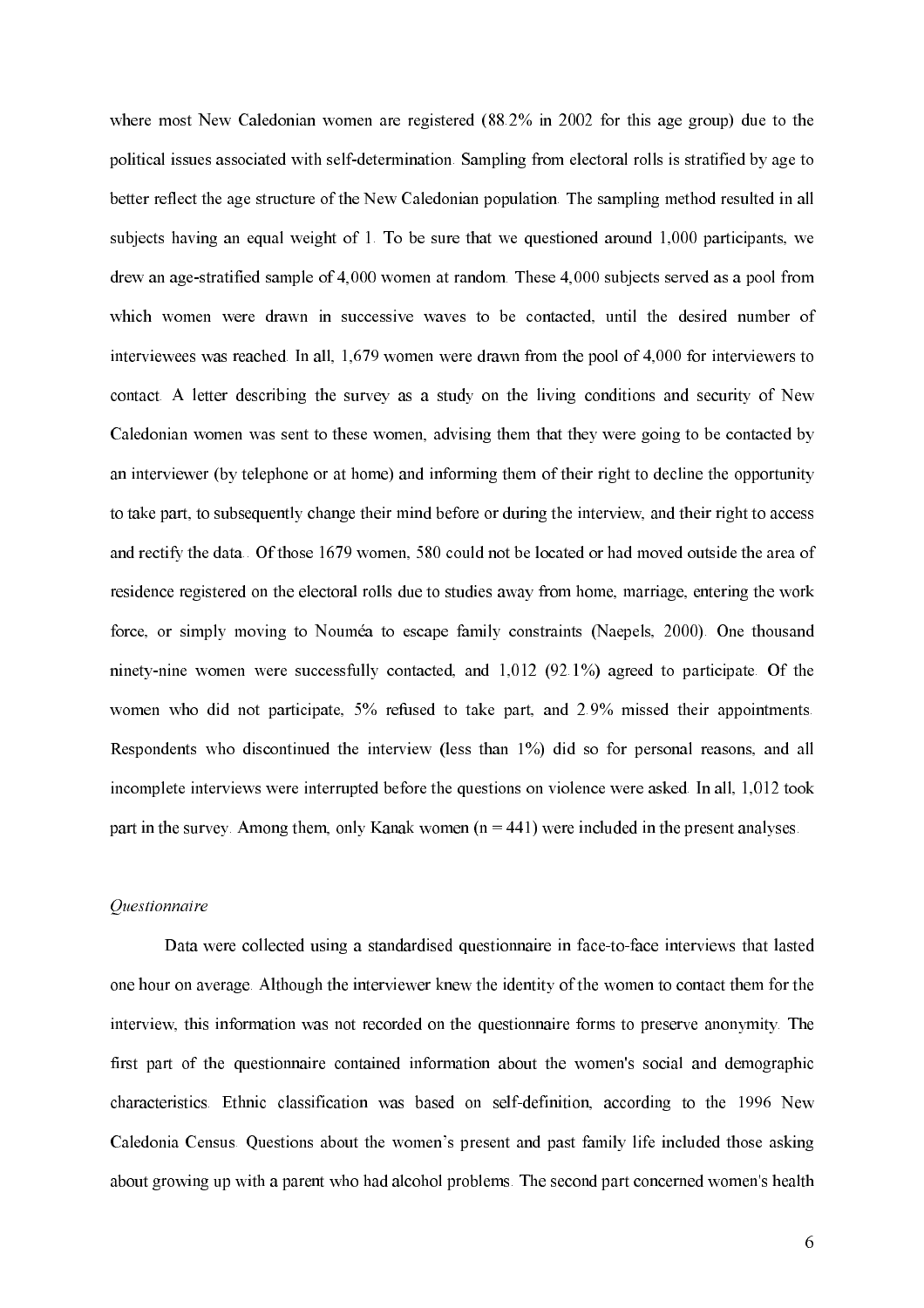and their use of psychoactive substances, including alcoholic beverages, during the preceding 12 months. To reduce the likelihood of under-reporting of childhood sexual violence, and to promote the recollection of the oldest memories, questions on violence were purposely included at the end of the questionnaire after questions on physical, sexual, verbal and psychological violence experienced in the preceding 12 months had been asked. This also allowed some degree of confidence to be established between the interviewer and the interviewee before the more sensitive questions were asked. This study complied with the ethical guidelines for confidentiality formulated by the World Health Organisation (Watts, Heise, Ellsberg, & Garcia-Moreno, 2001).

#### Variables of interest

Childhood sexual abuse was assessed using two questions about lifetime sexual abuse: "During your life, has anyone ever fondled you sexually when you did not want to, or unsuccessfully tried to have sexual intercourse with you?" and "During your life, has anyone ever forced you to have sexual intercourse against your will?" In both cases, women were asked their age at the time of the event or at the first and last times when repeated abuse was reported. Thus, the indicator of childhood sexual abuse is defined as having experienced sexual fondling, attempted rape or rape one or more times before 15 years of age.

Alcohol consumption was documented at the end of the health section of the questionnaire, before the questions on violence were posed. This information covered the type and quantity of alcohol, and the frequency and circumstances of drinking. Binge drinking was defined as drinking six standard glasses (a standard drink  $= 10$  grams of ethyl alcohol) of alcohol or more on a single occasion at least six times during the year preceding the survey. Abstinent women and alcohol drinkers not meeting the definition of binge drinking were grouped together. This indicator of alcohol misuse is based on alcohol-use profiles proposed in the Health and Social Protection Survey (Institut de Recherche et Documentation en Economie de la Santé. 2005) and INSEE's health survey (Direction de la Recherche des Etudes de l'Evaluation et des Statistiques, 2005), which define limited risky consumption as the ingestion of at least six standard drinks on a single occasion. This indicator diverges from the definition of female binge drinking by the NIAAA (four or more drinks on a single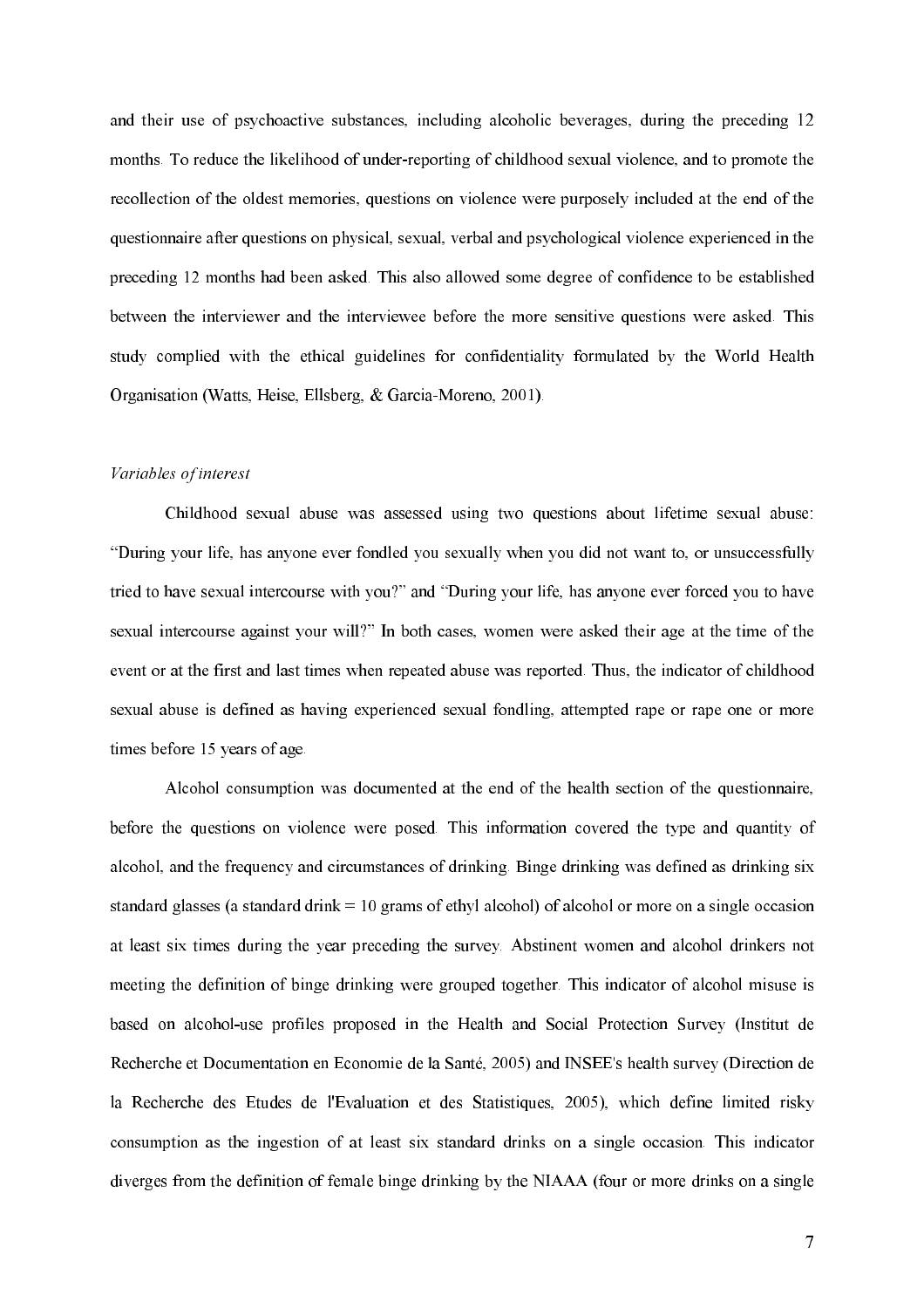occasion on at least one day in the previous month) in the quantity involved (six drinks in the former as opposed to four in the latter) and in frequency (at least six times a year in the former compared to once in a month in the latter). Our indicator is similar to the one used in surveys conducted by the Australian Institute of Health and Welfare, where a woman's risky drinking behaviour with a shortterm risk of harm is defined as the consumption of five or six standard glasses in one day (Australian Institute of Health and Welfare, 2005). This vields an insight into specific drinking habits in the Kanak community, where intense drinking bouts may be followed by relatively long periods of abstinence.

In addition to women's current age group, which was the stratification variable, three categories of variables were considered for adjustment: early experience of family alcohol-related problems, socioeconomic status and sociodemographic characteristics. Regarding family alcoholrelated problems during childhood, women were asked whether somebody within the household had alcohol problems and who that person(s) was/were. A dichotomous variable was used to code a positive answer, irrespective of the family member mentioned as having the problem.

Socioeconomic status was taken into account with tow variables: educational level and paid work. Educational level was stratified into four categories: none or primary school education, CAP/BEP (vocational qualifications at the end of junior high), Baccalaureate, and post-Baccalaureate. We grouped women into two categories depending on whether or not they had passed the Baccalaureate on completing the high school curriculum. In the Kanak community, the social value of this qualification is historically important and remains so today. It is an important advantage in entering the paid work force. Economic status was defined as having or not having any kind of paid work, including temporary or occasional work. In a community where many women work in subsistence agriculture, the availability of personal monetary income is a critical social factor.

Regarding sociodemographic characteristics, four variables were used: place of residence, religion, sociability, and marital status. Places of residence were analysed for the degree of population mixing and the strength of community norms. Three regions were considered with regards to the proportion of Kanaks: Greater Nouméa with a predominantly European population, the rural main island with a majority Kanak population, and the Lovalty Islands with only an indigenous population. In the Islands, patriarchal social structures are still strong and especially unfavourable towards women.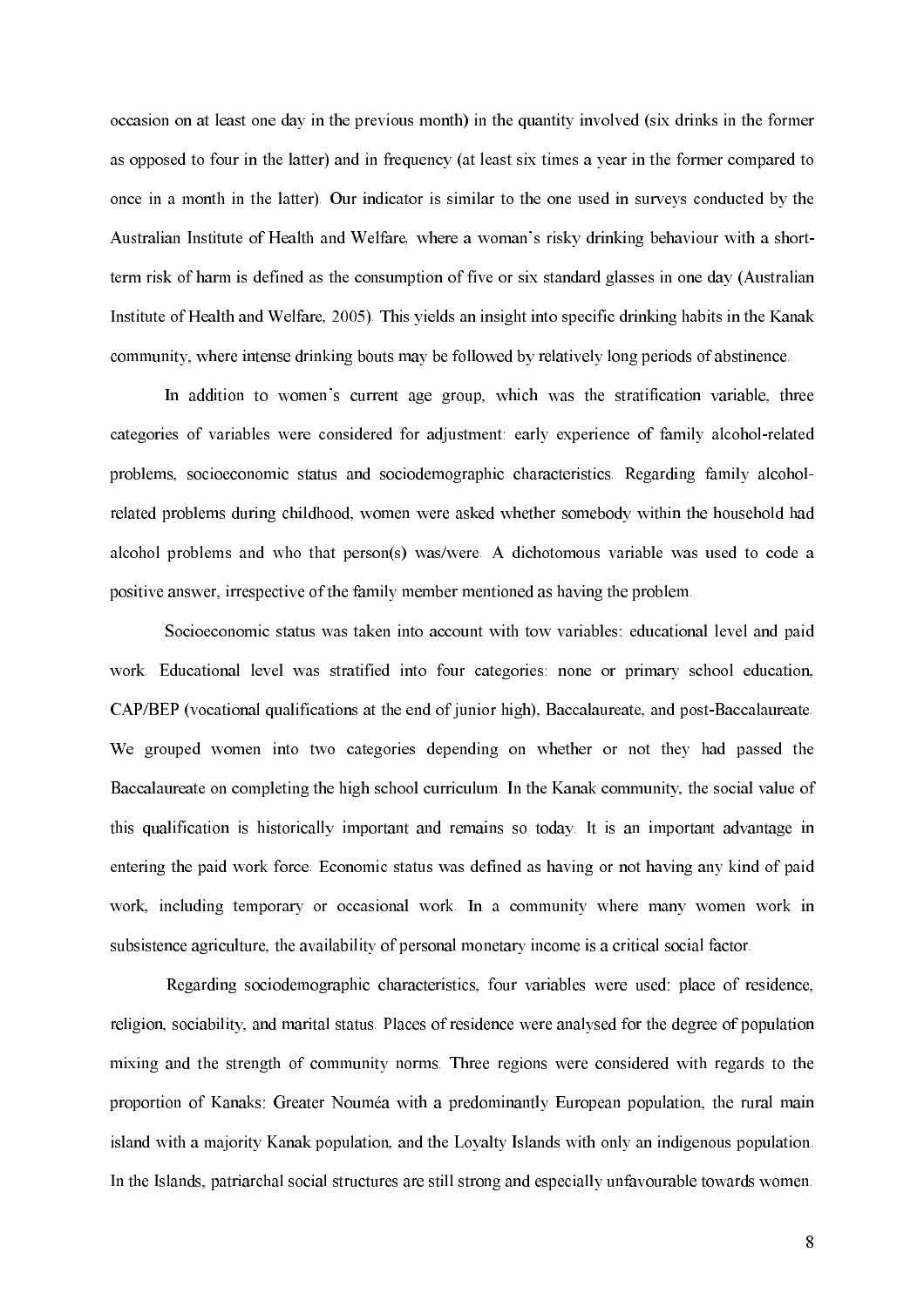In contrast, in the city, the burden of gendered social control on Kanak women appears to be weaker. Regarding religion, women who responded positively to the question, "Today, do you have a religion?" were asked to specify: Catholic, Protestant (The two main churches: "Eglise évangélique" and "Eglise Libre"), or other newer Christian churches (Jehovah's Witnesses, Pentecostals, Seventhday Adventists). In rural Kanak society, regular contact with friends and relatives is the dominant form of socialising aside from domestic or productive activities. Such socialising was measured by whether or not regular contact with friends was maintained. Marital status was classified into five categories: married, cohabiting (since long-term cohabitation usually precedes marriage), having a regular sexual partner, separated in the last 12 months, and no regular sexual partner. We did not directly include information on motherhood in this analysis because it is strongly associated with age and marital status, which we do account for in our study.

#### Statistical analysis

Binge drinking is taken as the dependent variable using univariate analysis and logistic regression modelling. We studied its association with childhood sexual abuse by adjusting for other determinants of alcohol misuse: age group, family alcohol problems, educational level, paid work, place of residence, religion, sociability and marital status. All variables were included in the regression model simultaneously. Analyses were performed with the Statistical Analysis Software (SAS v9.1, SAS Institute Inc., Mary, NC, USA).

#### **Results**

#### Characteristics of Kanak women

The Kanak women in our sample (Table 1) form a young, essentially rural group, with low levels of education, with less than half having an income-producing activity. At the time of the survey, one-third of the women were living as part of a married couple, and a little over a quarter were cohabiting without being married: 17.9% had a stable partner without cohabitation, some 17.8% did not have a stable relationship that year, and 4.1% had separated. Religion was rated as very important or important to most participants with a wide range of religious affiliations. Catholics were the biggest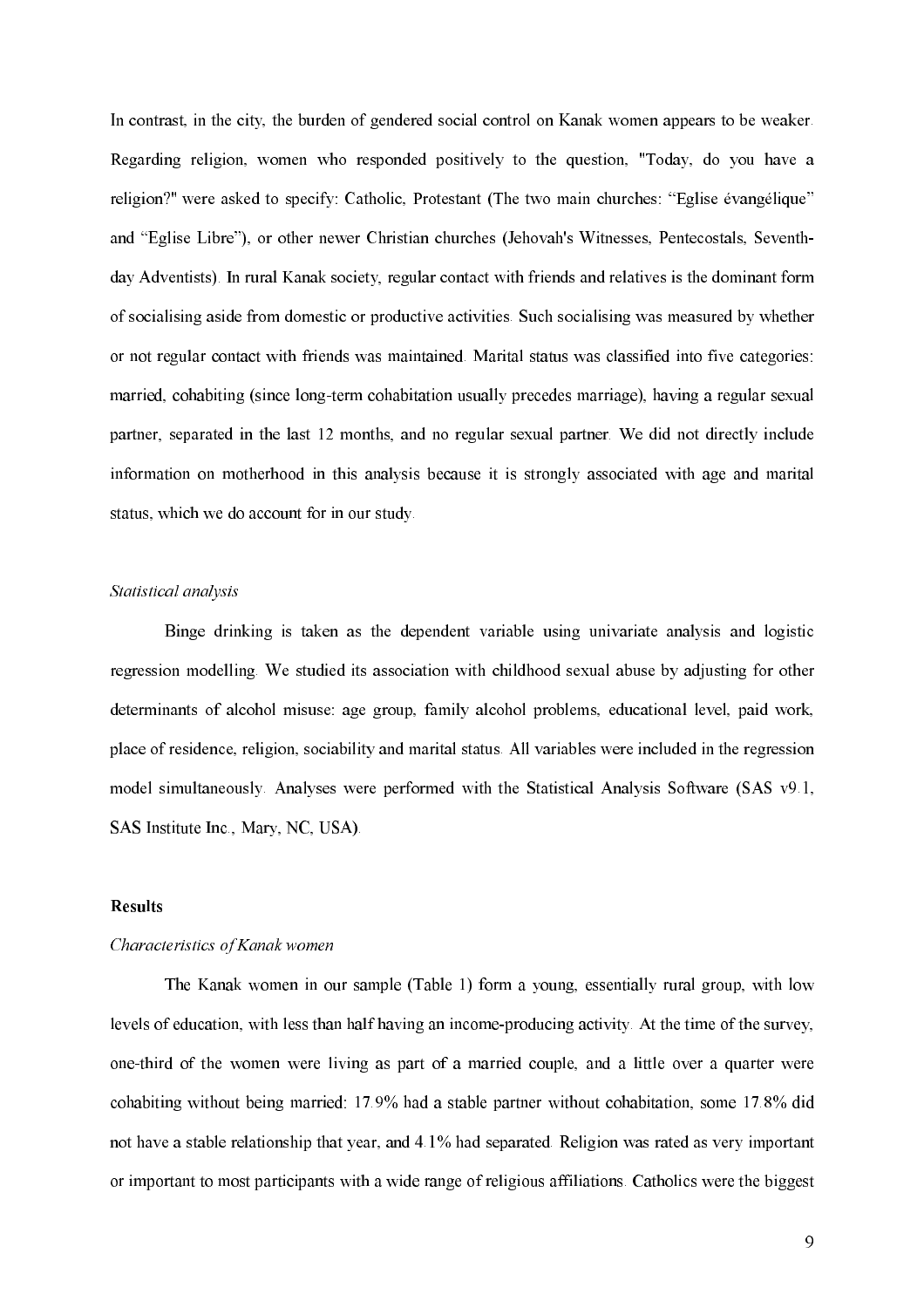group, followed by Protestants, while 8% of the sample reported that they belonged to a newer Christian church. Almost half the Kanaks stated that, during their childhood, at least one of their parents had alcohol problems (the father in 74% of cases).

## Prevalence of childhood sexual abuse and binge drinking

Some 11.6% of Kanak respondents were victims of childhood sexual abuse. These abuses were recurrent in 49% of cases. The youngest Kanak women reported sexual abuse most frequently  $(18.8\% \text{ in the } 18-24 \text{ age group}, 11.6\% \text{ in the } 25-34 \text{ age group}, 6.5\% \text{ in the } 35-44 \text{ age group and } 7.3\%$ in the 45-54 age group,  $p = 0.015$ ). In 63% of cases, the perpetrator was a close relative; in 33% of cases, it was a known person; and, in 4% of cases, the aggressor was a stranger. The perpetrator of childhood sexual abuse was a close relative in 73% of recurrent cases versus 50% when sexual abuse occurred only once (data not shown).

Alcohol abstinence in our sample was high (39%), but more than half of those who drank were heavy drinkers, leading to an overall rate of binge drinking of 34%. This rate was very high in the 18-24 age group and decreased with age. This population either mixed beer or whisky with Coca-Cola or used alcohol and soft drinks alternately during binge drinking sessions.

#### Factors associated with binge drinking

Table 2 shows the odds ratios (ORs) for factors associated with a dult binge drinking provided by the univariate and multivariate analyses. In the univariate analyses, childhood sexual abuse was associated with an increased likelihood of adult binge drinking  $(OR = 1.84, 95\% \text{ CI}$ : 1.02-3.32). Univariate analyses also showed a significant negative gradient in the association between age and binge drinking. Women with paid work reported less binge drinking than those without personal income, but no association was found with education. Binge drinking was more common among women who socialised with friends. Membership in new Christian churches was associated with a lower rate of alcohol abuse compared to the Catholic women. Binge drinking was not different among women who did not report any religious affiliation. Compared to married women, those who separated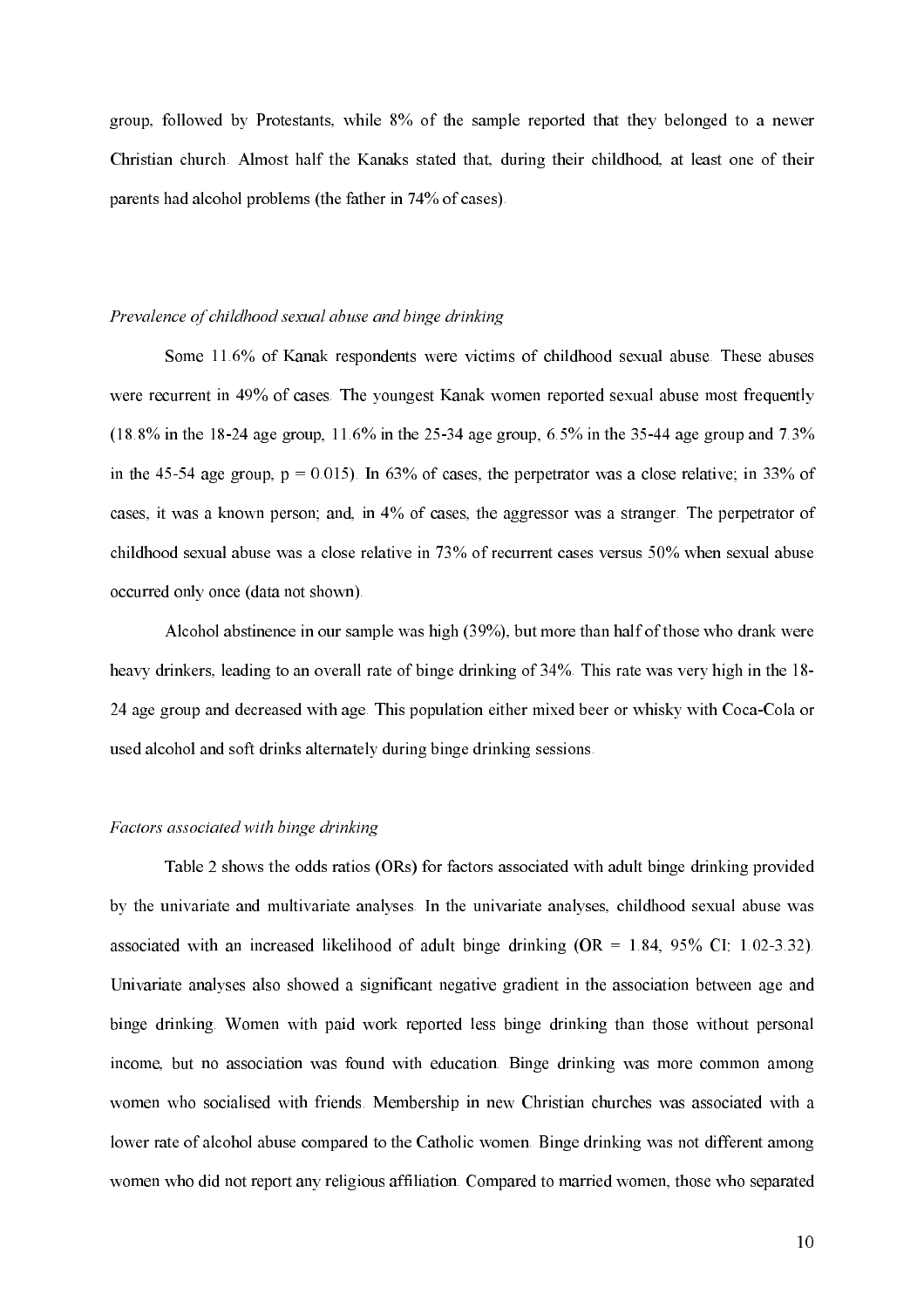from their partner in the previous 12 months appeared most likely to experience binge drinking, followed by those in a stable non-cohabiting relationship, and those without a steady partner. No significant association was found with alcohol-related family problems during childhood and place of residence in the univariate analysis.

In the multivariate analyses, the association between childhood sexual abuse and adult binge drinking remained stable and even increased slightly  $(OR = 1.95, 95\% \text{ CI}$ ; 1.02-3.74). The age gradient of binge drinking was reduced, from 4 to 3 for the youngest age group. The adjusted oddsratio for paid work decreased and was no longer statistically significant. The adjusted OR for living in the Lovalty Islands was significant ( $OR = 2.25$ , 95% CI: 1.08-4.70) compared to residence in Greater Nouméa. The significance of an association with religion increased when adjusted (New Christian Churches vs. Catholic:  $OR = 0.27$ , 95% CI: 0.10-0.73), while the association with peer sociability remained stable ( $OR = 2.09$ ,  $95\%$  CI: 1.03-4.23). Compared to married women, women recently separated (OR = 6.77, 95% CI: 2.09-21.98) and those with non-cohabiting partners (OR = 2.45, 95%  $CI: 1.25-4.81$  were at greater risk of binge drinking.

#### Discussion

This study is the first to analyse the contribution of childhood sexual abuse to the likelihood of later binge drinking in an indigenous population in the South Pacific. The results show an independent association between early sexual abuse and binge drinking in adulthood among Kanak women. After controlling for place of residence and factors classically associated with high levels of alcohol consumption in women (age, marital situation, sociability, and religion), childhood sexual abuse is still significantly associated with binge drinking for Kanak women. Social status, assessed by education level and paid employment, does not appear to be associated with binge drinking in this population.

Identifying the consequences of sexual abuse in childhood is especially important in a population where the issue of sexual violence towards women is still not really recognised. Half the Kanak women reporting abuse were abused several times, most often by a close family member, and only 10% of them reported this violence to the authorities. These facts demonstrate that it is very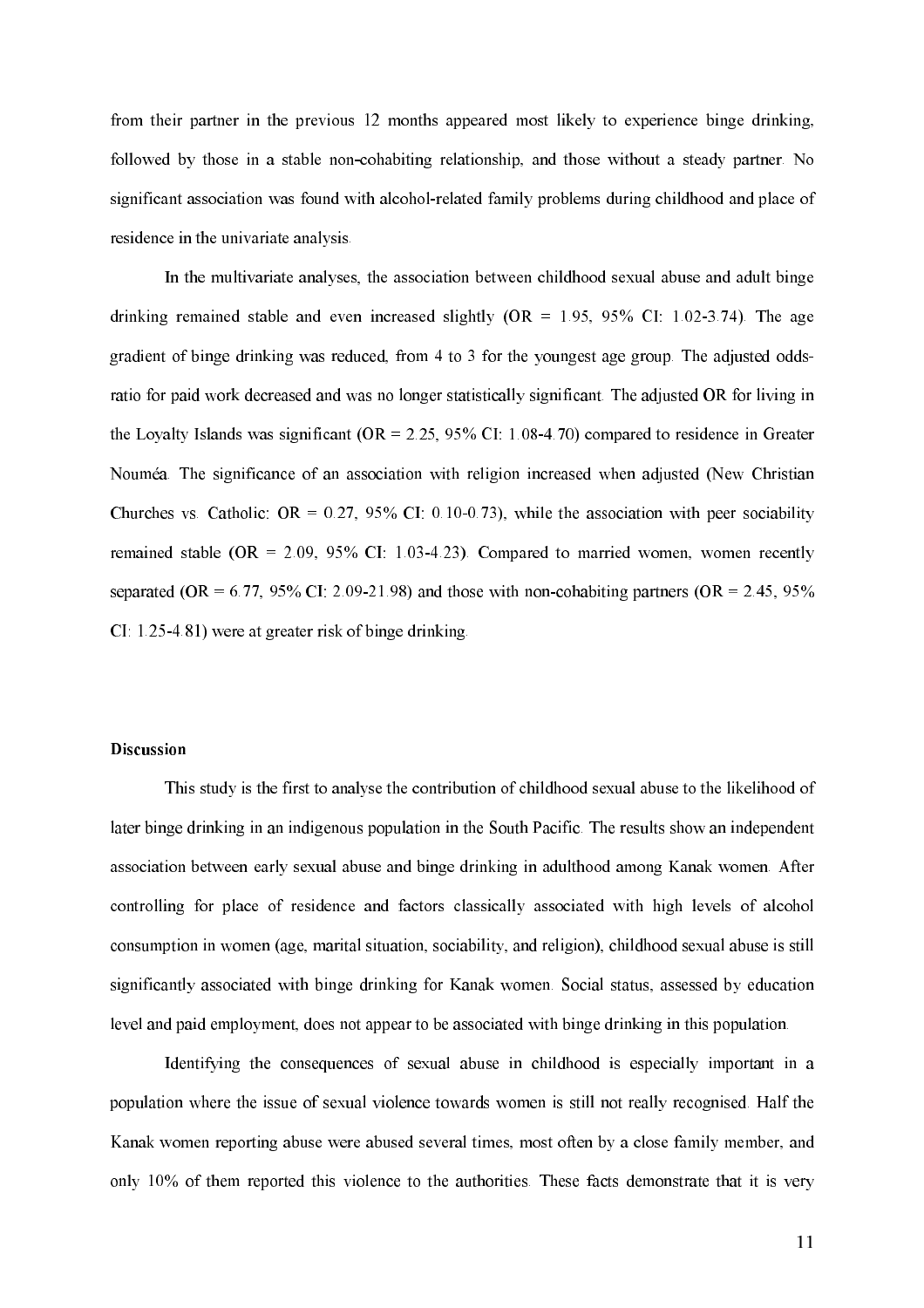difficult to report acts of sexual abuse in an environment where violence against girls and women is rarely denounced. Nonetheless, awareness is growing. Since the 1990s, reports of the raping of minors have been rising in New Caledonia, criminal sentences have become more severe, and extenuating circumstances are increasingly rarely recognised (Salomon, 2000b).

The association between early sexual abuse and binge drinking among women in this study is consistent with results of several studies conducted among Native-American women in the United States (Koss, Yuan, Dightman et al., 2003; Robin, Chester, Rasmussen et al., 1997). The strength of the association found in Kanak women in New Caledonia (roughly a factor of 2) is the same as that observed among Native-American women. Nonetheless, the results of different studies must be compared with caution because the measures vary between studies - some are adjusted only for age and parental alcoholism (Robin, Chester, Rasmussen et al., 1997) or for other risk exposures during childhood (Koss, Yuan, Dightman et al., 2003). Another reason for caution is related to the very different prevalence of the phenomena measured in different studies. These may reflect different definitions of childhood sexual abuse and alcohol misuse, reporting bias, or real variations according to country, time period, and community.

For example, in the United States, the rate of childhood sexual abuse reaches 40% among women of a Southwestern Indian tribe (Robin, Chester, Rasmussen et al., 1997), while it is 12% among Navajo women (Kunitz, Levy, McCloskey et al., 1998). In the WHO 10-country study of women's health and domestic violence, where sexual abuse was defined as physical sexual contact before age 15, observed rates ranged from 1% to 20% (Garcia-Moreno, Jansen, Ellsberg, Heise, & Watts, 2005). With a very similar definition, the rate of childhood sexual abuse in the Kanak community is around 12%, an intermediate value. Higher rates of childhood sexual abuse in younger women might be attributed both to a recall bias in the eldest and to better reporting in younger generations due to sexual abuse becoming less tolerated and more denounced within the last two decades. A recent increase of childhood sexual abuse, however, cannot be ruled out. In this study, we did not observe any differences between communities (Hamelin & Salomon, 2007), although research in neighbouring Pacific countries mentions higher frequencies in indigenous populations than in the general population. The mean rate in Australia is 12%, but information specific to communities is not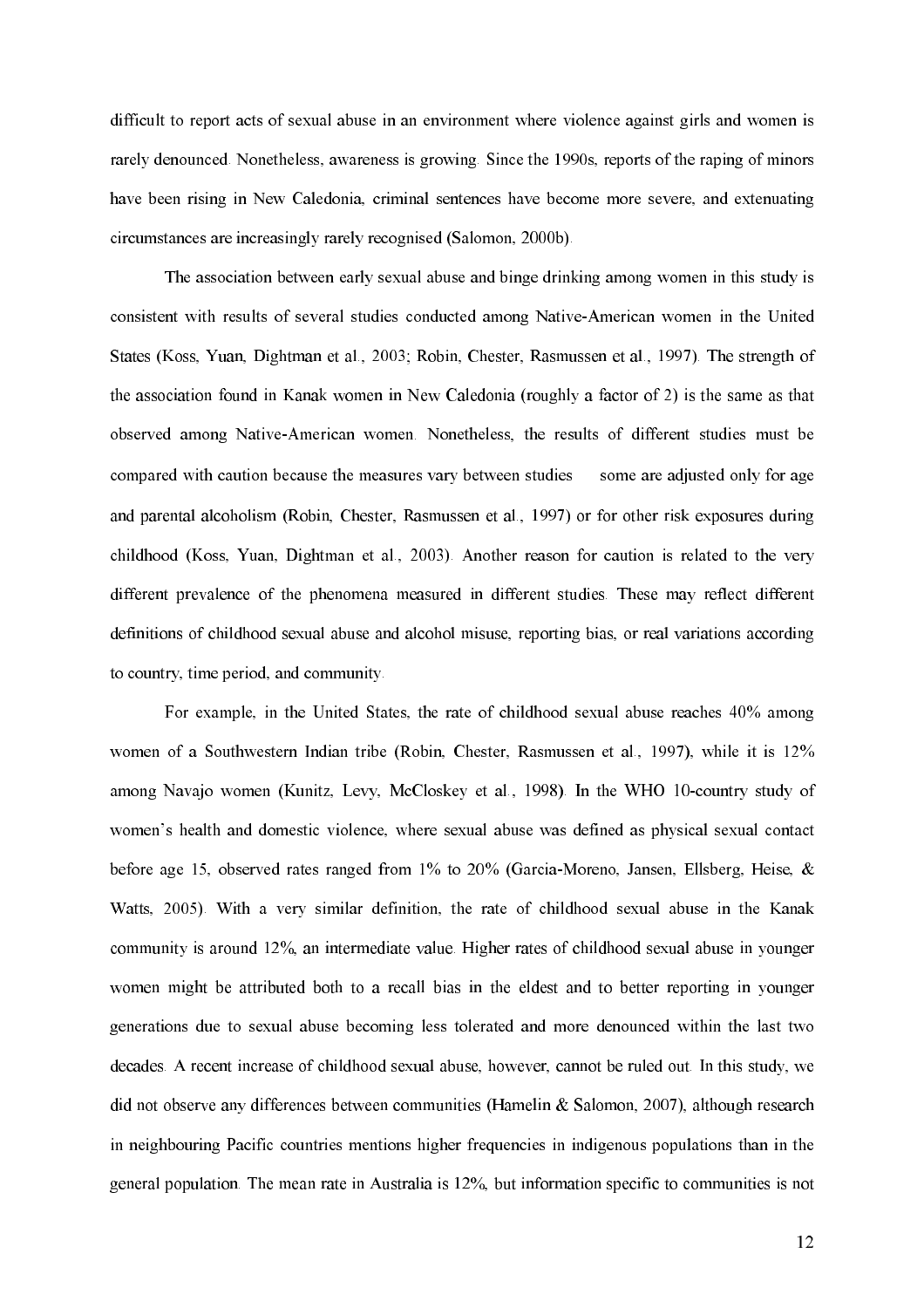available (Australian Bureau of Statistics, 2006). In the Australian Northern Territories, however, an official board of inquiry determined that indigenous girls are much more exposed to sexual abuse than their non-indigenous counterparts (Anderson & Wild, 2007). According to the WHO definition, 23.5% of urban women and 28.2% of rural women in New Zealand were sexually abused before the age of 15 years. In both urban and rural areas, rates were higher among Maori women (Fanslow, Robinson, Crengle et al., 2007).

Studies also use various indicators of substance abuse. US studies focus on alcohol dependence or alcohol abuse, as defined according to DSM criteria, or on illegal drug abuse. The restriction of the present study to binge drinking is due to specific patterns of drinking among Kanak women in this age group, where consumption of cannabis and kava remain occasional and other drugs are still relatively rare. More than a third of Kanak women (34%) report that they frequently drink large quantities of alcohol (vs. a mean of 23% in the overall sample). This mode of drinking is also found in other indigenous populations in the Pacific region. In Australia, Aboriginal men and women are abstinent more often than the general population, but 60% of Aboriginal men and 38% of Aboriginal women drink nine standard glasses or more when they drink, as opposed to an average 5% of men and 1% of women in the general population (Saggers & Gray, 1998). Similarly, in New Zealand, Pacific Islanders (Maoris and other Polynesian islanders) are more likely to be abstinent but are also more often drunk. In these subgroups, 25% of female drinkers say they become drunk at least once a week compared with 6% of drinking women in the general population (Huakau, Asiasiga, Ford et al., 2005). In New Caledonia, at-risk behaviours associated with massive alcohol consumption are now well identified by local health authorities as an important contributor to sexual abuse, unprotected sexual intercourse, physical violence, and traffic accidents (Rouchon, 2005).

Both childhood sexual abuse and alcohol use are likely to be under-reported, and the former is subject to recall bias (Watts & Zimmerman, 2002; Williams, Siegel, & Pomeroy, 2000). Underreporting of alcohol consumption is common in studies on this topic, but it is likely to be weakened in a socio-cultural setting where excess drinking is viewed as a normal pattern of use and where reported rates of alcohol consumption are high. In questioning women about childhood sexual abuse, we sought to minimise barriers to disclosure and ease recollection by asking questions about childhood sexual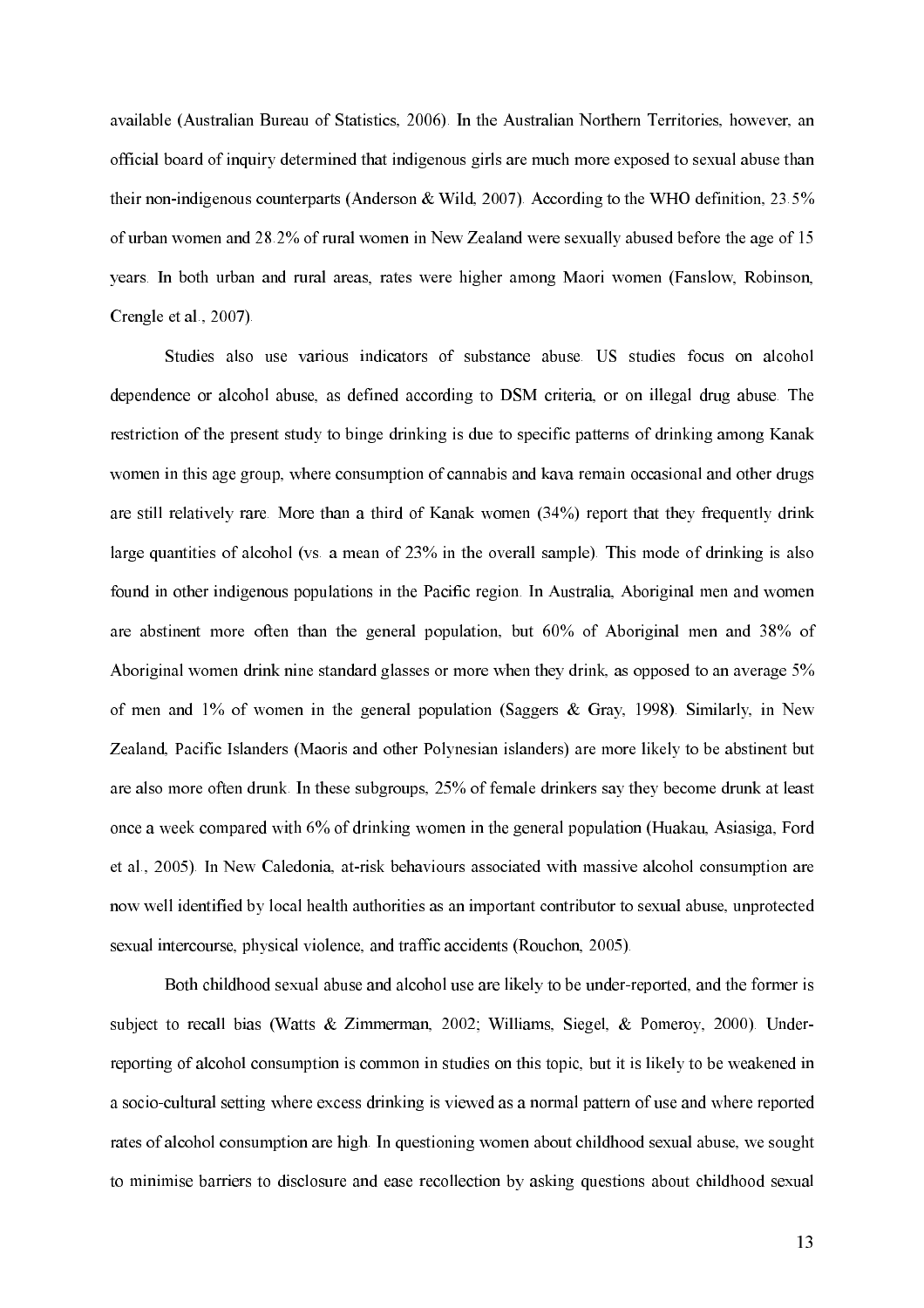abuse after other questions were asked regarding the women's life histories and current conditions. Thus, trust gained during the interview might have facilitated answers to such sensitive questions. These techniques do not, however, completely prevent under-reporting of both the exposure (CSA) and the outcome (binge drinking), which may impact the association observed in this study, as similar analyses have pointed out (Dube, Anda, Felitti et al., 2002).

In Kanak women, the significant association with some sociodemographic variables in the model confirmed the multifactorial character of alcohol abuse. Associations classically observed among other populations of women are seen in diverse forms: the effect of age, the protective role of a relationship, sociability, and religion. The univariate association between economic autonomy and a lower level of alcohol abuse disappeared in the multivariate analysis, principally because of the confounding effect of age; young women, not yet working, drank much more than older women.

Regarding marital status, being in a relationship without cohabiting and recent separation both increased the likelihood of alcohol abuse and suggested situations of instability or transient crisis, which has been shown in many studies (Fleming, 1996; Karlamangla, Zhou, Reuben et al., 2006; Kuntsche, Gmel, Knibbe, Kuendig, Bloomfield, Kramer et al., 2006). In the Kanak population, living with either biological or adopted children is associated with a lower rate of binge drinking, but this association is instead explained by marital status. This variable was not included in the final model.

Among religious practices, only affiliation with the "new" Christian churches (8.2% of women) is negatively associated with alcohol abuse in a society that has been deeply influenced by historical churches (Catholic and Protestant) since the end of the 19th century. One of the distinctive characteristics of the newer Christian churches, in New Caledonia as elsewhere (Haber & Jacob, 2007), is the promotion of alcohol abstinence. At the individual level, conversion to newer churches may be interpreted as a way of coping with family problems, leading to distancing from community pressures and then to the endorsement of new behavioural norms, including alcohol abstinence.

In the Kanak community, the predominance of social hierarchy and male authority combined with the hold of official religions is most marked in the Lovalty Islands, where the highest levels of alcohol abuse are observed. Parties where alcohol abuse among women is similar to the excess consumption pattern of men seem to be a release from the weight of social conventions dictating their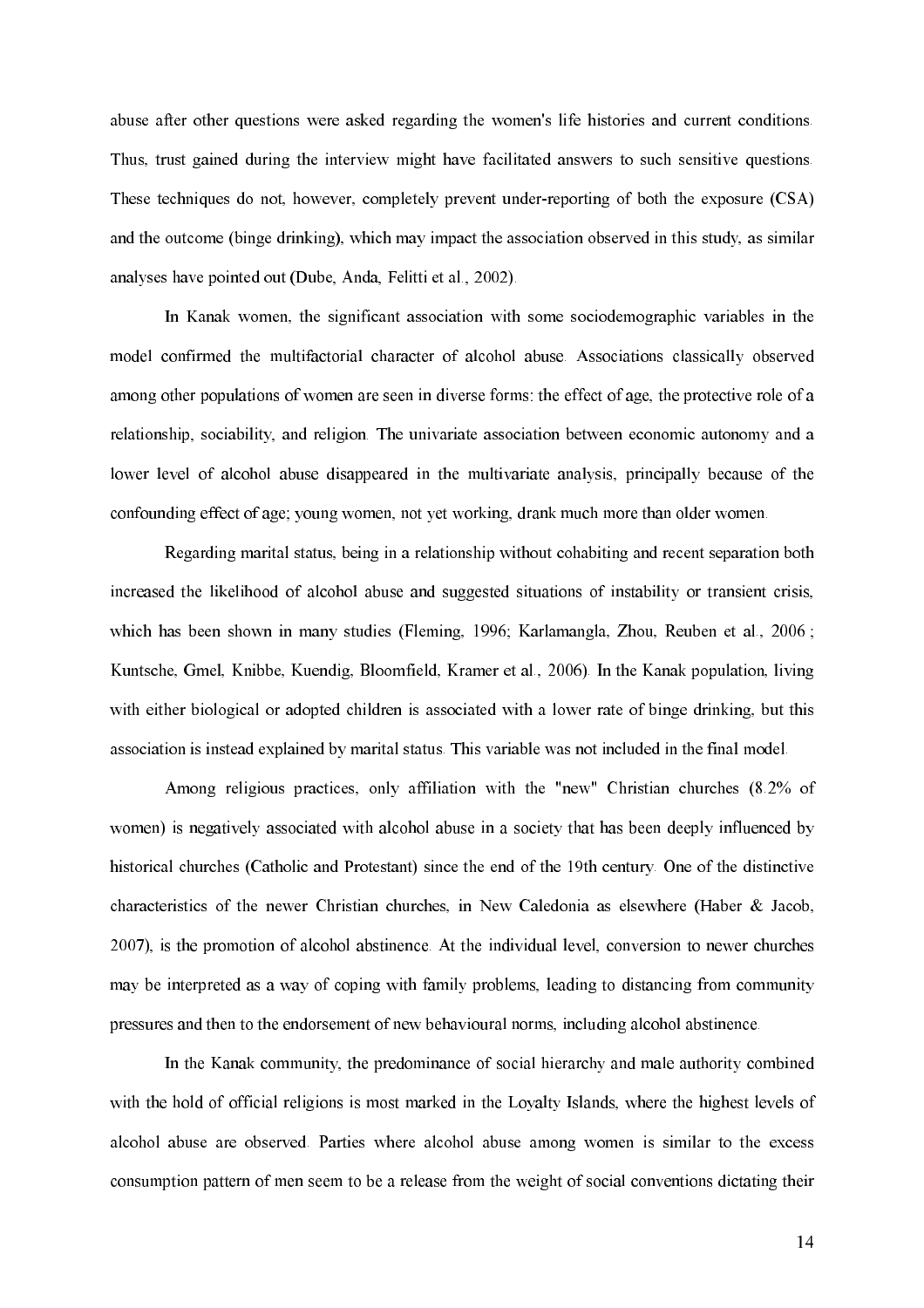daily lives (Bensa & Salomon, 2003). This may explain the association observed between sociability between friends and alcohol abuse. Alcohol consumption occurs outdoors (42% of women drink at the beach, in the bush, or in cars) away from men in a society where separation of the sexes is an organisational feature of all productive, domestic, and festive activities.

The cross-sectional design did not allow us to conclude that there are direct causal relations between childhood sexual abuse and adult alcohol consumption. Physical violence, like other early negative experiences, has been shown to contribute to alcohol consumption in adulthood (Afifi, Brownridge, Cox, & Sareen, 2006). Studies have also demonstrated a graded relationship between the number of adverse childhood experiences and the likelihood of personal alcohol abuse as an adult (Dube, Anda, Felitti et al., 2002). However the present study lacks documentation of childhood physical violence by parents. Actually because of the frequency and socially legitimate character of corporal punishment in raising Kanak children, the researchers have thought that physical violence in childhood was not a distinctive characteristic. Moreover, the pathway between early sexual abuse and alcohol problems is likely to be mediated by intermediate disorders such as post-traumatic stress disorder, depression or general anxiety disorders (Simpson & Miller, 2002). These mechanisms are difficult to document retrospectively. Moreover the cross-cultural validity of available mental heath scales has not been demonstrated. Consequently, research using more complex models is needed to understand the nature of the correlation between early sexual abuse and women's binge drinking.

#### Conclusions

In New Caledonia, the issue of violence towards women became a political and social issue, with the development of the Kanak feminist movement in the 1980s occurring at the same time as the pro-independence movement. The results of this study underline the magnitude of childhood sexual abuse and its long-term consequences on health, especially here in terms of alcohol abuse in the form of binge drinking. Quantifying the phenomenon and identifying its repercussions may support the mobilisation of communities against violence towards women and girls, and the implementation of specific programs. The findings of this study suggest that public health concerns related to childhood sexual abuse are highly relevant to the Kanak community. They also call for improving and giving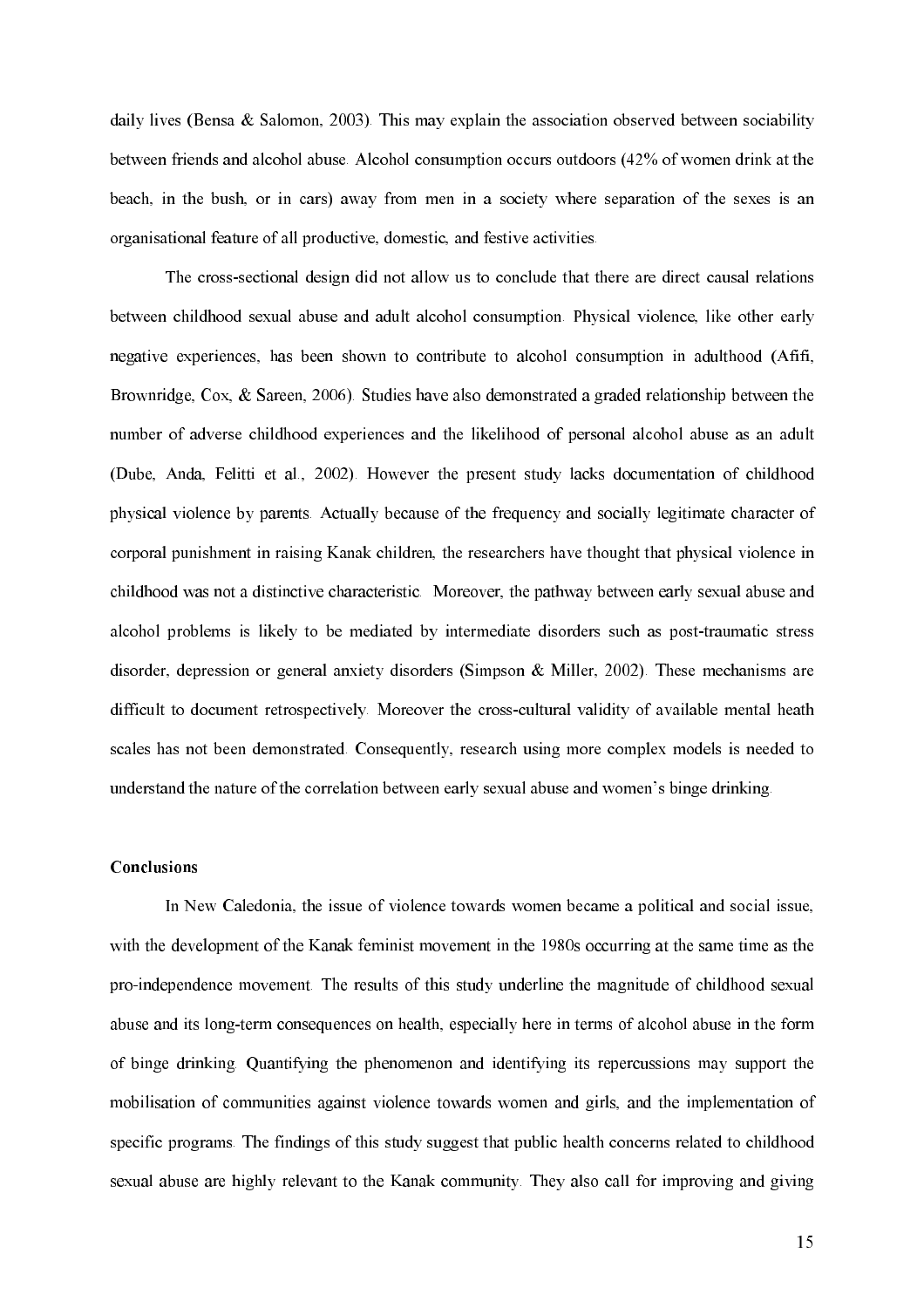priority to care for children who are victims of violence, to prevent long-term consequences of that abuse, and to develop prevention programs aimed at alcohol-related behaviour in women, taking into account simultaneous individual and collective factors.

#### **References:**

- Afifi, T.O., Brownridge, D.A., Cox, B.J., & Sareen, J. (2006). Physical punishment, childhood abuse and psychiatric disorders. Child Abuse & Neglect, 30(10), 1093-1103.
- Ames, G.M., & Rebhun, L.A. (1996). Women, alcohol and work: interactions of gender, ethnicity and occupational culture. Social Science and Medicine, 43(11), 1649-1663.
- Anderson, P., & Wild, R. (2007). Ampe Akelyernemane Meke Mekarle. Report of the Northern Territory Board of Inquiry into the Protection of Aboriginal Children from Sexual Abuse (p. 316). Darwin: Nothern Territory Governement.
- Australian Bureau of Statistics (2006). Personal Safety Survey 2005 (p. 64). Canberra.
- Australian Institute of Health and Welfare (2005). National drug strategy household survey: detailed findings, Drug Statistics Series (p. 130). Canberra: The Australian Government Department of Health and Ageing.
- Beauvais, F. (1998). American Indians and Alcohol. Alcohol Health and Research World, 22(4), 253-259.
- Bensa, A., & Frevss, J. (1994). La société Kanak est-elle soluble dans l'argent? Terrain, 23, 11-26.
- Bensa, A., & Salomon, C. (2003). Nouvelle-Calédonie. Les Kanaks face à l'appareil judiciaire (p. 83). Paris: Mission de Recherche Droit et Justice.
- Bensley, L.S., Eenwyk, J.V., & Simmons, K.W. (2000). Self-reported childhood sexual and physical abuse and adult HIV-risk behaviors and heavy drinking. American Journal of Preventive *Medicine*, 18(2), 151-158.
- Brady, M., & Palmer, K. (1984). Alcohol in the Outback Darwin: Australian National University, North Australia Research Unit.
- Brady, M. (2000). Alcohol policy issues for indigenous peaple in the United States, Canada, Australia and New Zealand. Contemporary drug problems, 27, 435-509.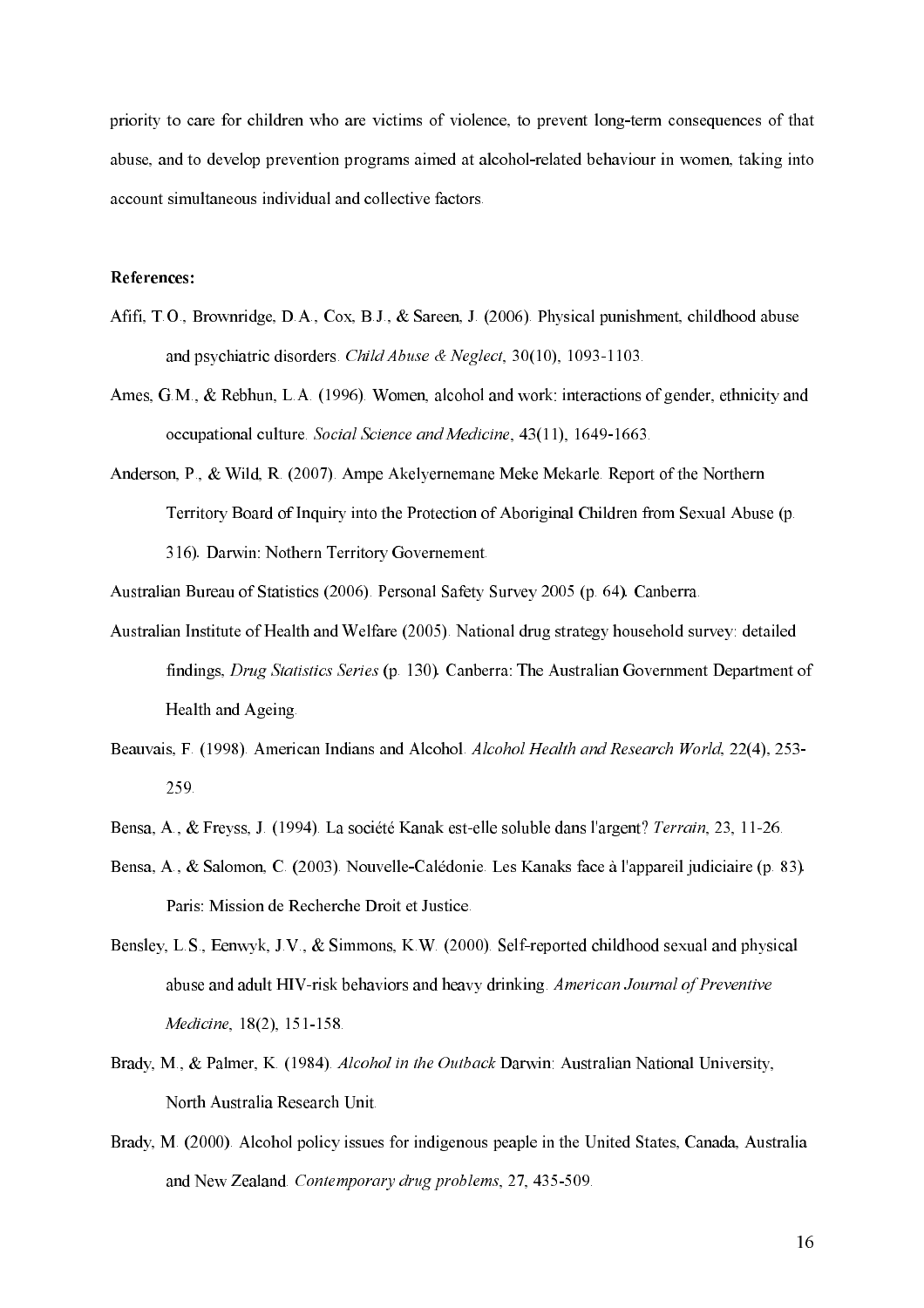- Caetano, R.C., Clark, C.L., & Tam, T. (1998). Alcohol consumption among racial/ethnic minorities. Theory and Research. Alcohol Health and Research World, 22(4), 233-241.
- Collins, R.L., & McNair, L.D. (2002). Minority women and alcohol use Alcohol Research and Health, 26(4), 251-256.
- Day, N.L., & Homish, G. (2002). The epidemiology of alcohol use, abuse and dependance. In T. Tsuang Ming, & M. Tohen (Eds.), Textbook in Psychiatric Epidemiology. Second Edition (pp. 459-477). New York: Wiley-Liss.
- Direction de la Recherche des Etudes de l'Evaluation et des Statistiques (2005). Le risque d'alcoolisation excessive : des écarts entre les déclarations des patients et l'avis des médecins. Etudes et résultats, 405, 1-12.
- Direction des Affaires Sanitaires et Sociales (2003). Situation sanitaire en Nouvelle-Calédonie (p. 28). Nouméa: DASS.
- Djama, M. (1999). Transformations agraires et systèmes ruraux mélanésiens en Grande-Terre de Nouvelle-Calédonie. Journal d'Agriculture Traditionnelle et de Botanique Appliquée, 41(1), 201-224.
- Dube, S., Anda, R., Felitti, V., Edwards, V., & Croft, J. (2002). Adverse childhood experiences and personal alcohol abuse as an adult. Addictive behavior, 27(5), 713-725.
- Fanslow, J.F., Robinson, E.M., Crengle, S., & Perese, L. (2007). Prevalence of child sexual abuse reported by a cross-sectional sample of New Zealand women, Child Abuse & Neglect, 31(9), 935-945.
- Fleming, J. (1996). The epidemiology of alcohol use in Australian women: finding from a national survey of women's drinking, *Addiction*, 91(9), 1325-1334.
- Garcia-Moreno, C., Jansen, H.A.F.M., Ellsberg, M., Heise, L., & Watts, C. (2005). WHO multicountry study on women's health and domestic violence against women. Initial results on prevalence, health outcomes and women's responses. Geneva: Worl Health Organisation.
- Guillonneau, M., & Kensey, A. (1999). Les détenus outre-mer Edition Cahiers de démographique *pénitentiaire*. Paris: Ministère de la justice.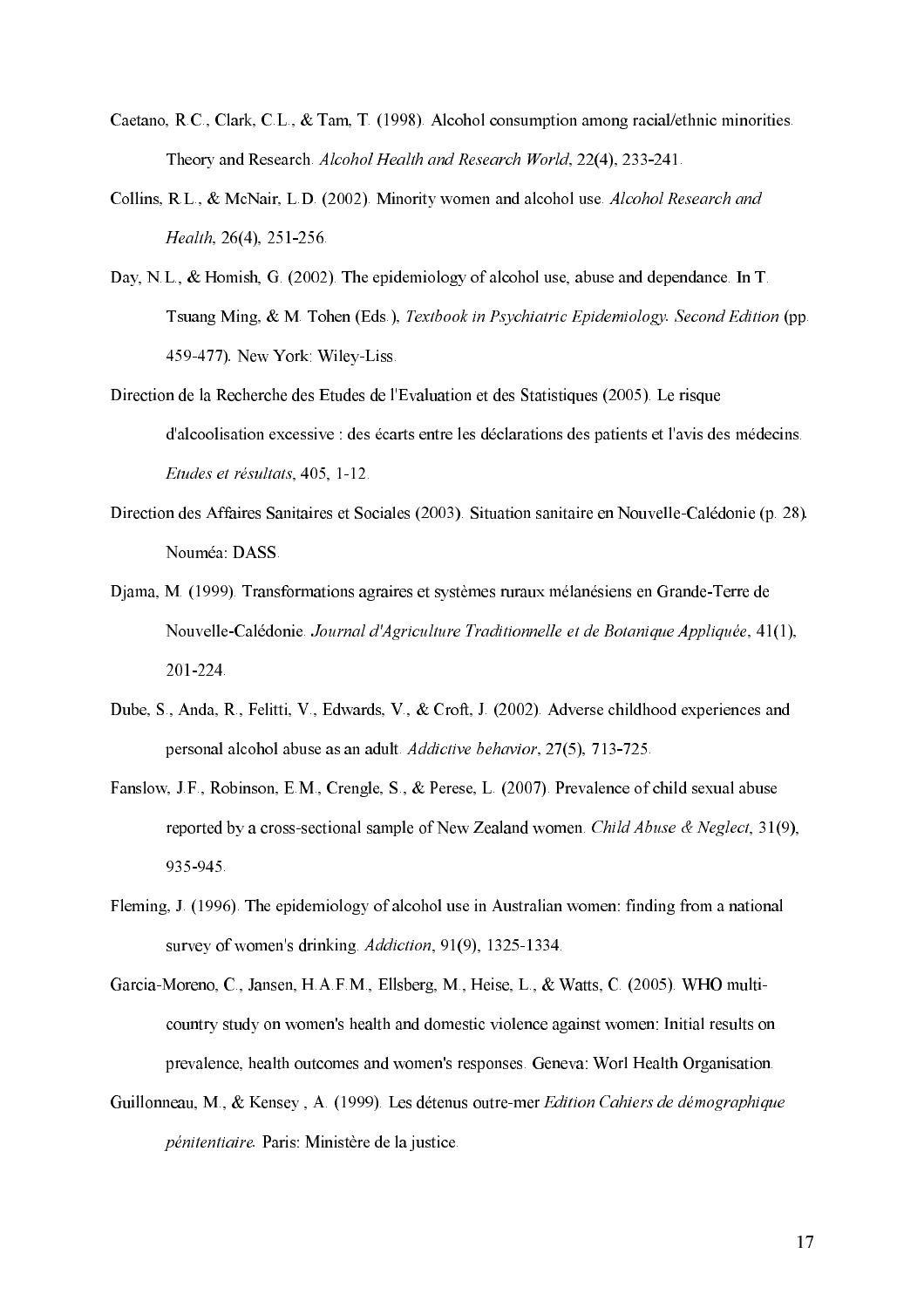- Haber, J.R., & Jacob, T. (2007). Alcoholism Risk Moderation by a Socio-religious Dimension. Journal of Studies on Alcohol and Drugs, 66(6), 912-922.
- Hamelin, C. (2000). Les gens de Nouméa. Mutations et permanences en milieu urbain. In A. Bensa,  $\&$ I. Leblic (Eds.), En pays kanak. Ethnologie, linguistique, histoire, archéologie en Nouvelle-Calédonie (pp. 339-354). Paris: Editions de la Maison des sciences de l'homme.
- Hamelin, C., & Wittersheim, E. (2002). Au delà de la tradition. In C. Hamelin, & E. Wittersheim (Eds.), La tradition et l'état : églises, pouvoirs et politiques culturelles dans le Pacifique (pp. 11-23). Paris: L'Harmattan.
- Hamelin, C., & Salomon, C. (2007). Violences et Familles en Nouvelle-Calédonie. Perspectives ethnographique et statistique. In N. Chetcuti, & M. Jaspard (Eds.), Violence envers les femmes - Trois pas en avant deux pas en arrière (pp. 257-274). Paris: L'harmattan.
- Huakau, J., Asiasiga, L., Ford, M., Pledger, M., Casswell, S., Suaalii-Sauni, T., & Lima, I. (2005). New Zealand Pacific people's drinking style: too much or nothing at all? The New Zealand Medical Journal, 118(1216), 1-10.
- Institut de Recherche et Documentation en Economie de la Santé (2005). Questions d'économie de la santé. Bulletin d'information en économie de la santé, 97, 1-8.
- Institut Louis Harris (2003). Etude sur les comportements vis-à-vis de l'alcool en Nouvelle-Calédonie  $(p. 68)$ .
- Institut Territorial de la Statistique et des Etudes Economiques (2001). Bilan démographique au seuil des années 2000. La population calédonienne au seuil des années 2000., Notes et Documents  $N^{\circ}82$  (p. 124). Nouméa: ITSEE.
- Jasinski, J.L., Williams, L.M., & Siegel, J. (2000). Childhood physical and sexual abuse as risk factors for heavy drinking among African-American women: a prospective study. Child Abuse  $\&$ *Neglect*, 24(8), 1061-1071.
- Karlamangla, A., Zhou, K., Reuben, D., Greendale, G., & Moor, A. (2006). Longitudinal trajectories of heavy drinking in adults in the United States of America. *Addiction*, 101(1), 91-99.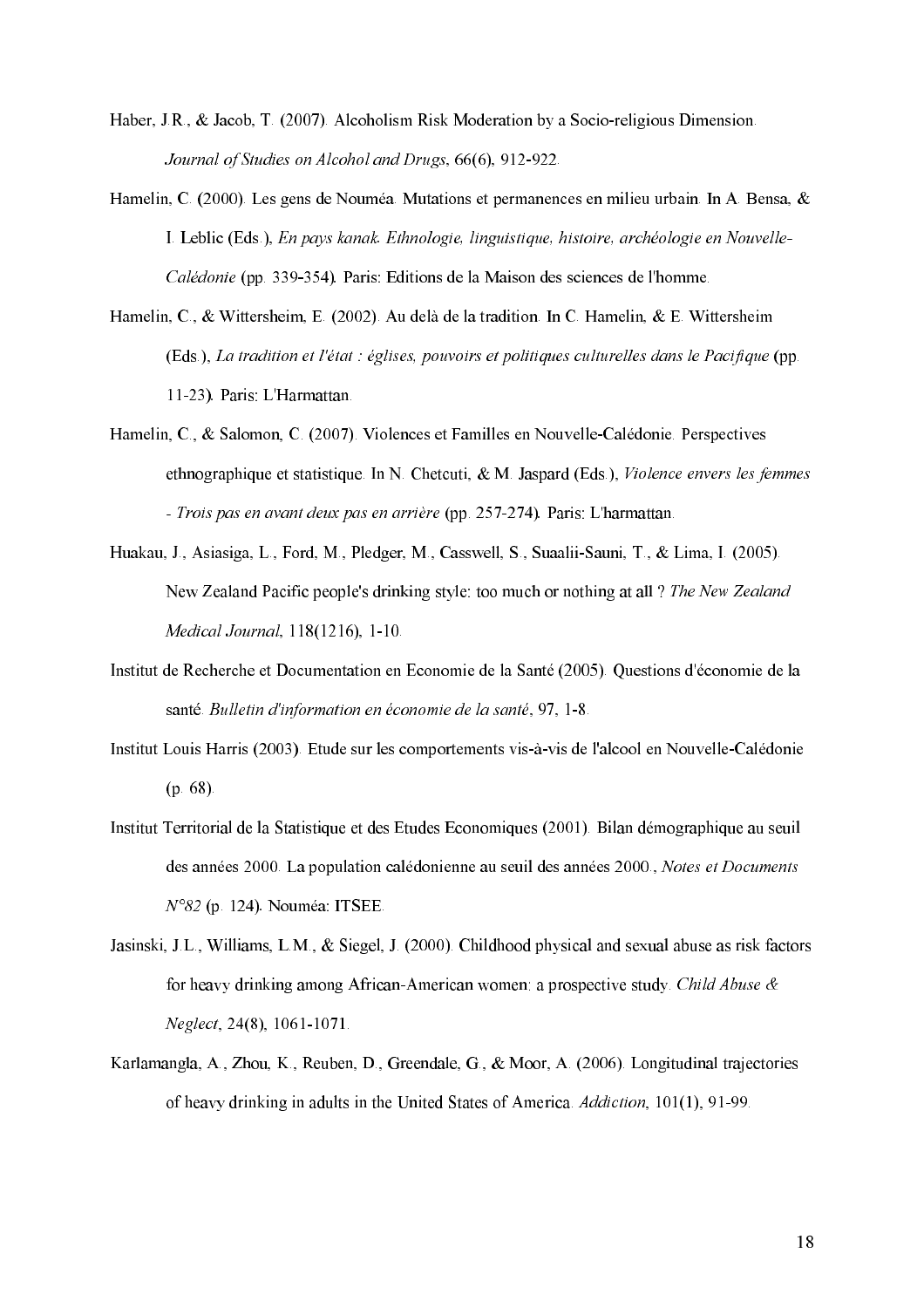- Koss, M.P., Yuan, N.P., Dightman, D., Prince, R.J., Polacca, M., Sanderson, B., & Goldman, D. (2003). Adverse Childhood Exposures and Alcohol Dependance Among Seven Native American Tribes. American Journal of Preventive Medicine, 25(3), 238-244.
- Kunitz, S.J., Levy, J.E., McCloskey, J., & Gabriel, K.R. (1998). Alcohol dependence and domestic violence as sequelae of abuse and conduct disorder in childhood. Child Abuse & Neglect, 22(11), 1079-1091.
- Kunitz, S.J., Gabriel, K.R., Levy, J.E., Henderson, E., Lampert, K., McCloskey, J., Quintero, G., Russel, S., & Vince, A. (1999). Risk factors for conduct disorder among Navajo Indian men and women. Social Psychiatry and Psychiatric Epidemiology, 34, 180-189.
- Kunitz, S.J. (2006). Life-Course Observations of Alcohol Use among Navajo Indians: Natural History or Careers? Medical Anthropology Ouarterly, 20(3), 279-296.
- Kuntsche, E., Rehm, J., & Gmel, G. (2004). Characteristics of binge drinkers in Europe. Social Science and Medicine, 59(1), 113-127.
- Kuntsche, S., Gmel, G., Knibbe, R.A., Kuendig, H., Bloomfield, K., Kramer, S., & Grittner, U. (2006). Gender and cultural differences in the association between family roles, social stratification, and alcohol use: a european cross-cultural analysis. Alcohol and Alcoholism,  $41(Supplement 1), 37-45.$
- Langeland, W., & Hartgers, C. (1998). Child sexual and physical abuse and alcoholism: a review. Jounal of the Studies on Alcohol, 59(3), 336-348.
- Libby, A.M., Orton, H.D., Novins, D.K., Spicer, P., Buchwald, D., Beals, J., & Manson, S.M. (2004). Childhood Physical and Sexual Abuse and Subsequent Alcohol and Drug Use Disorders in Two American-Indian Tribes. Journal of Studies on Alcohol, 65(1), 74-83.
- May, P., & Gossage, J. (2001). The epidemiology of alcohol consumption among american indians living on four reservations and in nearby border towns. Drug and Alcohol Dependance,  $63(Supplement 1)$ , 100.
- Merle, I. (1995). Experiences coloniales : La Nouvelle-Calédonie, 1853-1920 Paris: Belin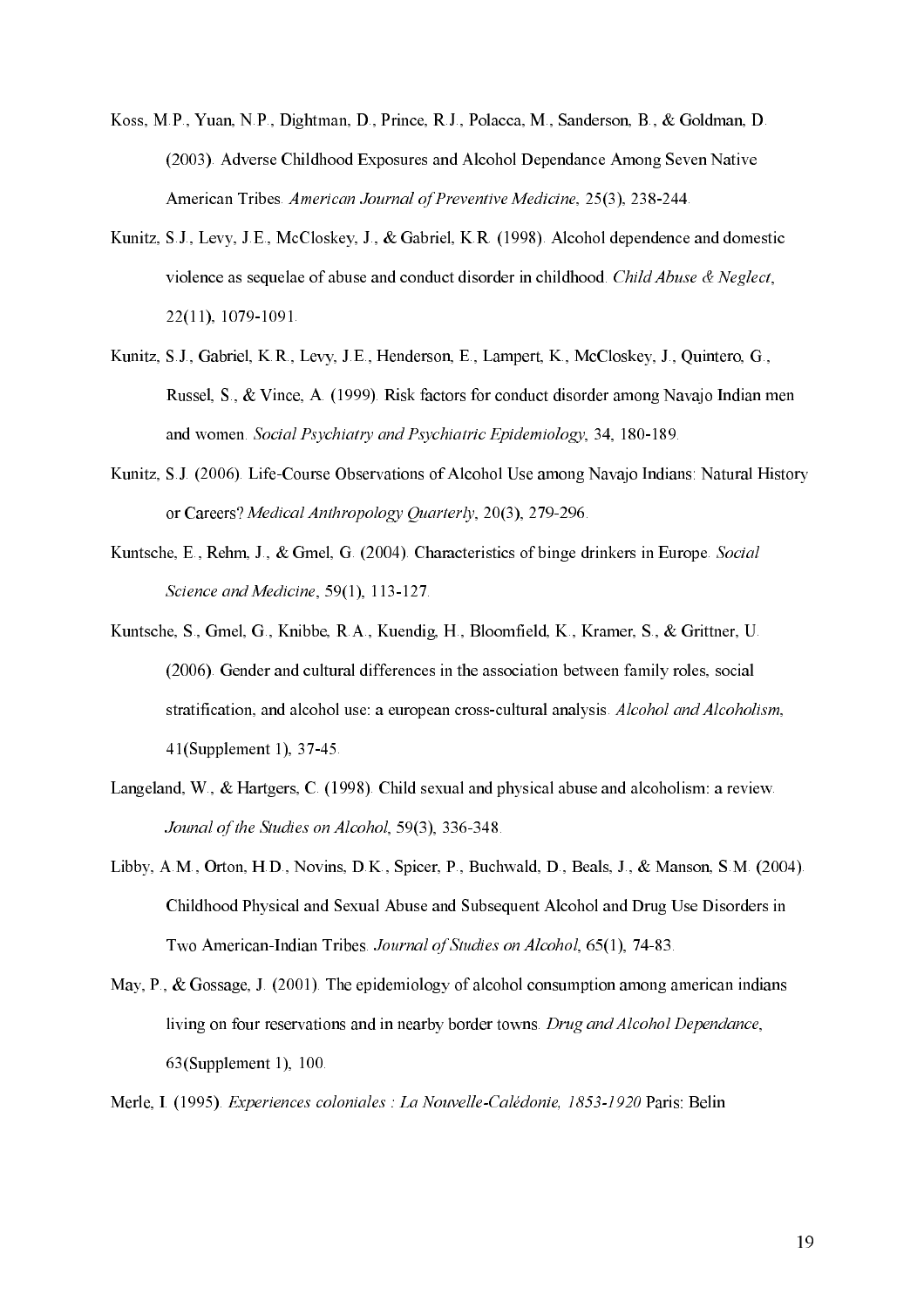Naepels, M. (2000). Partir à Nouméa. Remarques sur les migrants originaires de la région ajië. In A. Bensa, & I. Leblic (Eds.), En pays kanak. Ethnologie, linguistique, histoire, archéologie de la *Nouvelle-Calédonie* (pp. 355-366). Paris: Éditions de la Maison des Sciences de l'Homme.

Naepels, M., & Salomon, C. (2007). Terrains et destins de Maurice Leenhardt Paris: EHESS.

- Robin, W.R., Chester, B., Rasmussen, J.K., Jaranson, J.M., & Goldman, D. (1997). Prevalence, characteristics and impact of childhood seuxal abuse in a southwestern american indian tribe. Child Abuse & Neglect, 21(8), 769-787.
- Rouchon, B. (2005). Repères de consommation d'alcool en Nouvelle-Calédonie. Bulletin Médical Calédonien et Polynésien, 43, 4.
- Roy, B. (2005). Alcool en milieu autochtone et marqueurs identitaires meurtriers. Drogues, Santé et Société, 4(1), 85-128.
- Saggers, S., & Gray, G. (1998). Dealing with alcohol: indigenous usage in Australia, New Zealand and Canada. Melbourne: Cambridge University Press.
- Salomon, C. (1998). La personne et le genre au centre nord de la Grande Terre (Nouvelle-Calédonie). Gradhiva, 23, 81-100.
- Salomon, C. (2000a). Hommes et femmes. Harmonie d'ensemble ou antagonisme sourd. In A. Bensa, & I. Leblic (Eds.), *En pays Kanak* (pp. 331-338). Paris: Maison des sciences de l'homme.
- Salomon, C. (2000b). Les femmes kanakes face aux violences sexuelles et domestiques : le tournant judiciaire des années 1990. Le journal des anthropologues, 82, 287-307.
- Salomon, C., & Hamelin, C. (2008). Why Are Kanak Women More Vulnerable to HIV than Others, Ethnographical and Statistical insights. In L. Butt,  $\&$  R. Eves (Eds.), Making sense of AIDS. Culture Power and Sexuality in Melanesia (pp. 80-96). Honolulu: University of Hawai'i Press.
- Shore, J.H., & Spicer, P. (2004). A model for alcohol-mediated violence in an Australian Aboriginal community. Social Science and Medicine, 58(12), 2509-2521.
- Simpson,  $T_x \& Miller, W_{12002}$ . Concomitance between childhood sexual and physical abuse and substance use problems: a review. Clinical Psychology Review, 22(1), 27-77.